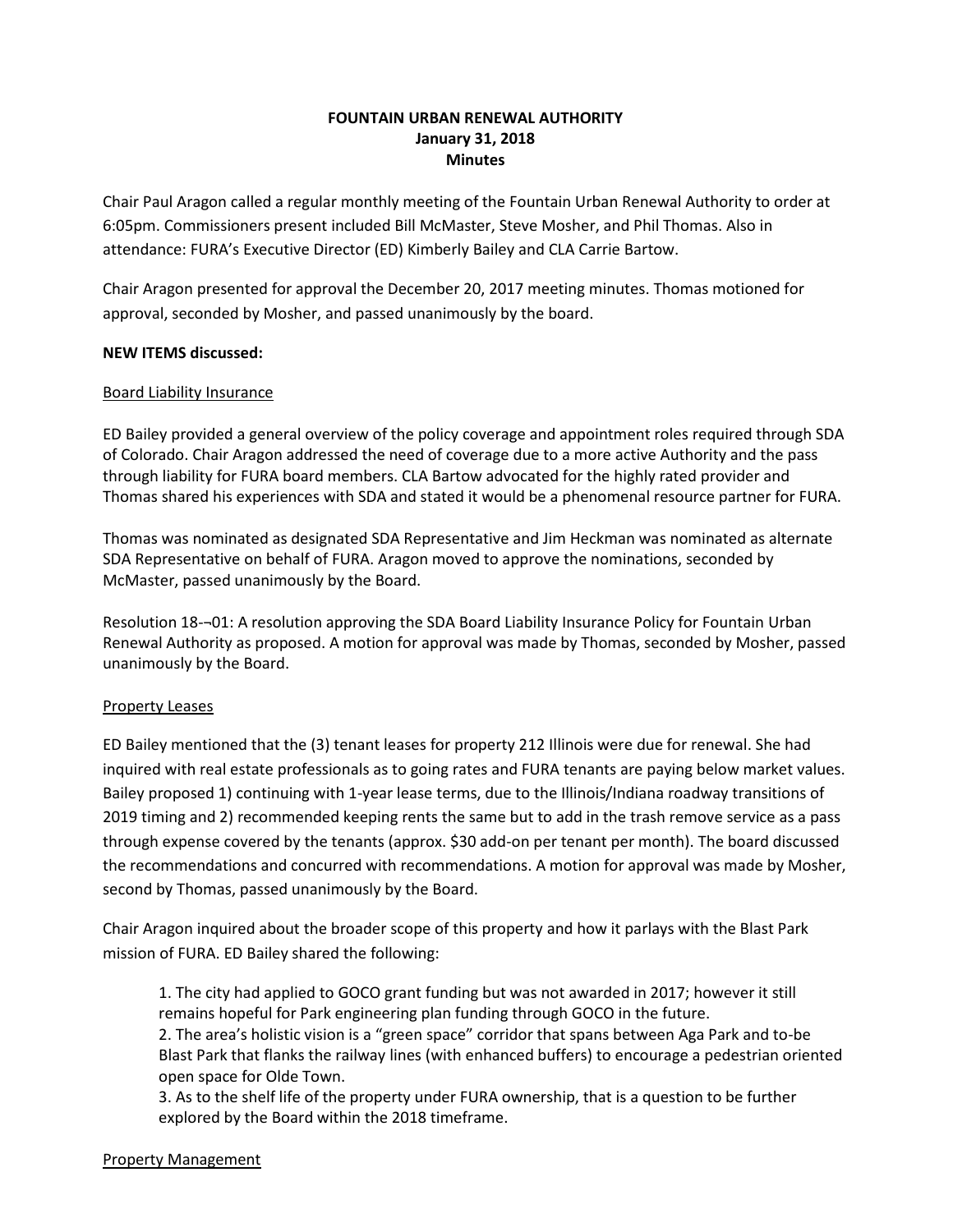With the impending purchase of Woodmen Hall in mid-2018, the board discussed the residential component of the to-be acquired property and the importance of retaining the mixed-use operations of the property (1st floor retail; 2nd floor residential). The Fountain Valley Housing Authority (FVHA) could be an option for FURA to work with as the property management entity specifically to care to the residential aspects of the 2nd Floor. ED Bailey asked for support of the Board to engage with the FVHA in tandem with the City Manager of Fountain to gain further insights to their services and coverages.

Thomas requested two specific areas to gain further FVHA details about; 1) damage coverage criteria and co-associated deductible concerns and 2) if there is a fee for service? What value? What's included?

McMaster referenced some sub-landlord term arrangements to alleviate the direct responsibility role for FURA with respect to tenant management and could explore those further with the board after the FVHA conversation takes place.

A motion for approval granting ED Bailey to further explore FVHA options was made by Thomas, seconded by Mosher, passed unanimously by the Board.

Chair Aragon brought to light a key communication role of FURA as it gets closer to the mid-2018 acquisition timing of Woodmen Hall. As Pastor of Restoration Church, Aragon is very informed of the mirage of community/social services for the Fountain Community; example: Food Ministry co-housed with Beckett Hall on US85. However, the community masses might not be as informed about the breadth of services available and how to connect with such services.

FURA should consider a pro-active story that provides a snapshot of these 501©3 services and promote such through FV Newspaper, Social Media channels, etc. The Board was very supportive of this idea and ED Bailey mentioned she could work with through the City's Public Engagement Officer as well on behalf of this idea.

# **UPDATES discussed:**

# South Academy Highlands

ED Bailey updated the Board as to the following activities.

RRA Amendment has been signed by Chair Aragon and submitted to the Trustee, which covers:

- Berm reduction on behalf of hotel development
- Pre-emptive and Pre-luminary budget expenses with respect to a Qualified Retailer *(QUAD)*
- 1% FURA Support Fee for the hotel development

#### Woodmen Hall

Due to the historic nature of this to-be acquired structure, ED Bailey wished to ask about what particular inspections should be completed. As this question was more directed to Kniep, she called and gained the answers, which included: foundation structure, asbestos, utility feeds into the property and service extension within property, pipes age and decay relevance, electrical wiring and capacities between the retail and residential floors, operational equipment condition, and the roof.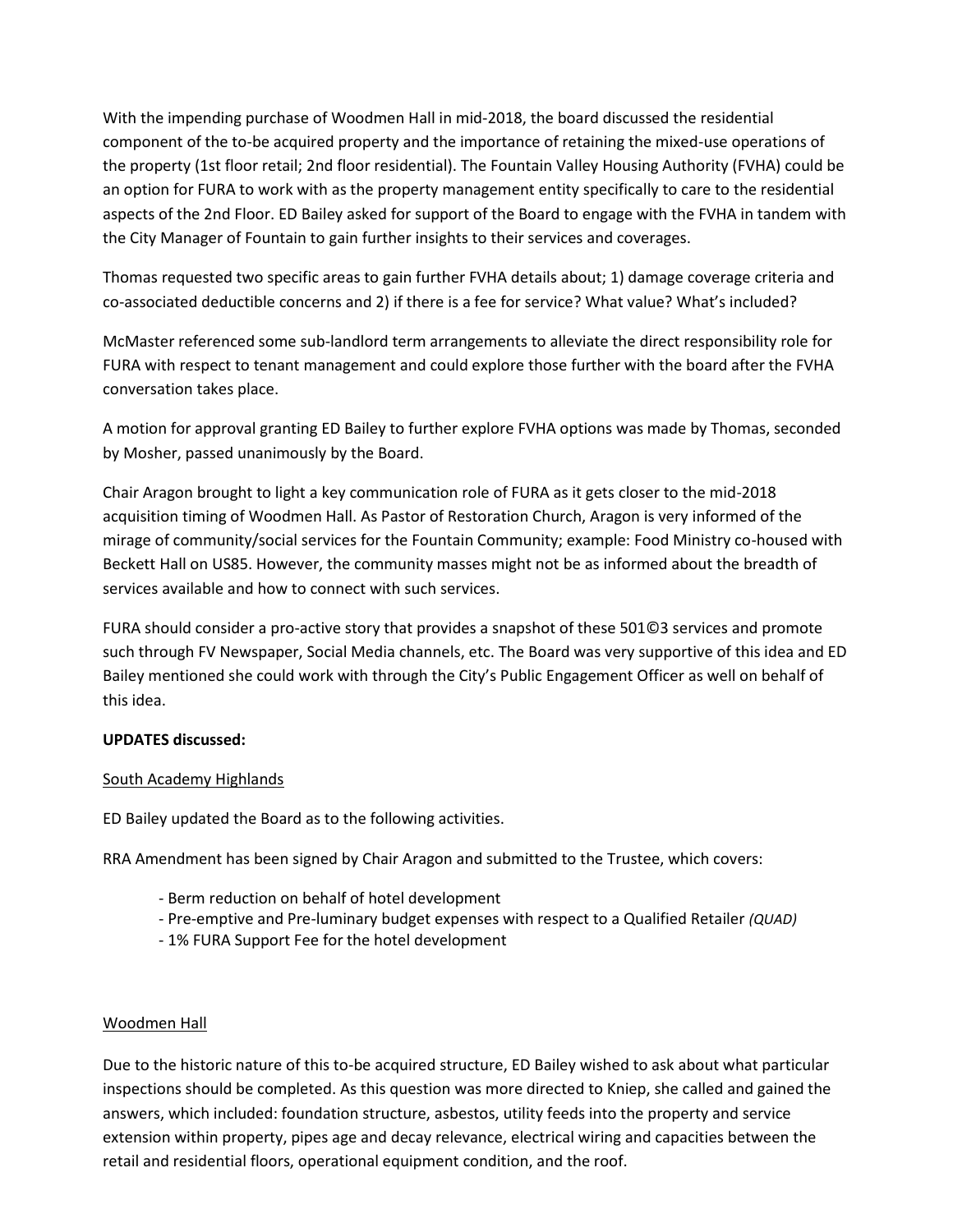### **FINANCE accounting:**

CLA Bartow provided and overview on current financials. The Board had no questions on this topic.

CLA Bartow advised the 2017 Audit is slated to transpire around April 10th window, with end of May roll up to City of Fountain Finance (as a sub-component of City's Audit). ED Bailey stated an Engagement Letter has not been provided yet to FURA. She poised to the Board if they would like to continue with BiggsKofford or request alternate provider quotes? CLA Bartow advised this would be the third year that FURA has engaged BiggsKofford and that across the spectrum there is a \$500 increase being realized in audit services this year. The board requested to remain with BiggsKofford for the 2017 audit.

ED Bailey reviewed the December payable, acknowledging an uptick in payables due to 1) a change to billing dates with Fountain Utilities (pre-payments) and 2) early December FURA meeting had late invoices come in paired with January invoices (checks) . Mosher motioned for approval of pre-payments of \$1,772.26, and checks totaling \$19,702.08; in total of \$21,474.34; seconded by Thomas, passed unanimously by the Board.

### Pre-payments and Checks:

- #1250 CHFA \$4,002.56 *(quarterly payable)*
- #1251 A&C Landscaping \$640.00 *(Dec & Jan payable)*
- #1252 Anderson Analytics \$2,600.00
- #1253 THK Associates \$3,990.00 *(final payable)*
- #1254 CLA \$8,469.52 *(Dec & Jan payable)*

The Chair asked if there was further business. No further topics were brought forth by subsequent board members. Aragon motioned for adjournment, seconded by Thomas, passed unanimously by the board at 7:23 pm.

Kinterly St.

Kimberly Bailey, Executive Director **Date of American Control** Date Date Date

2-1-18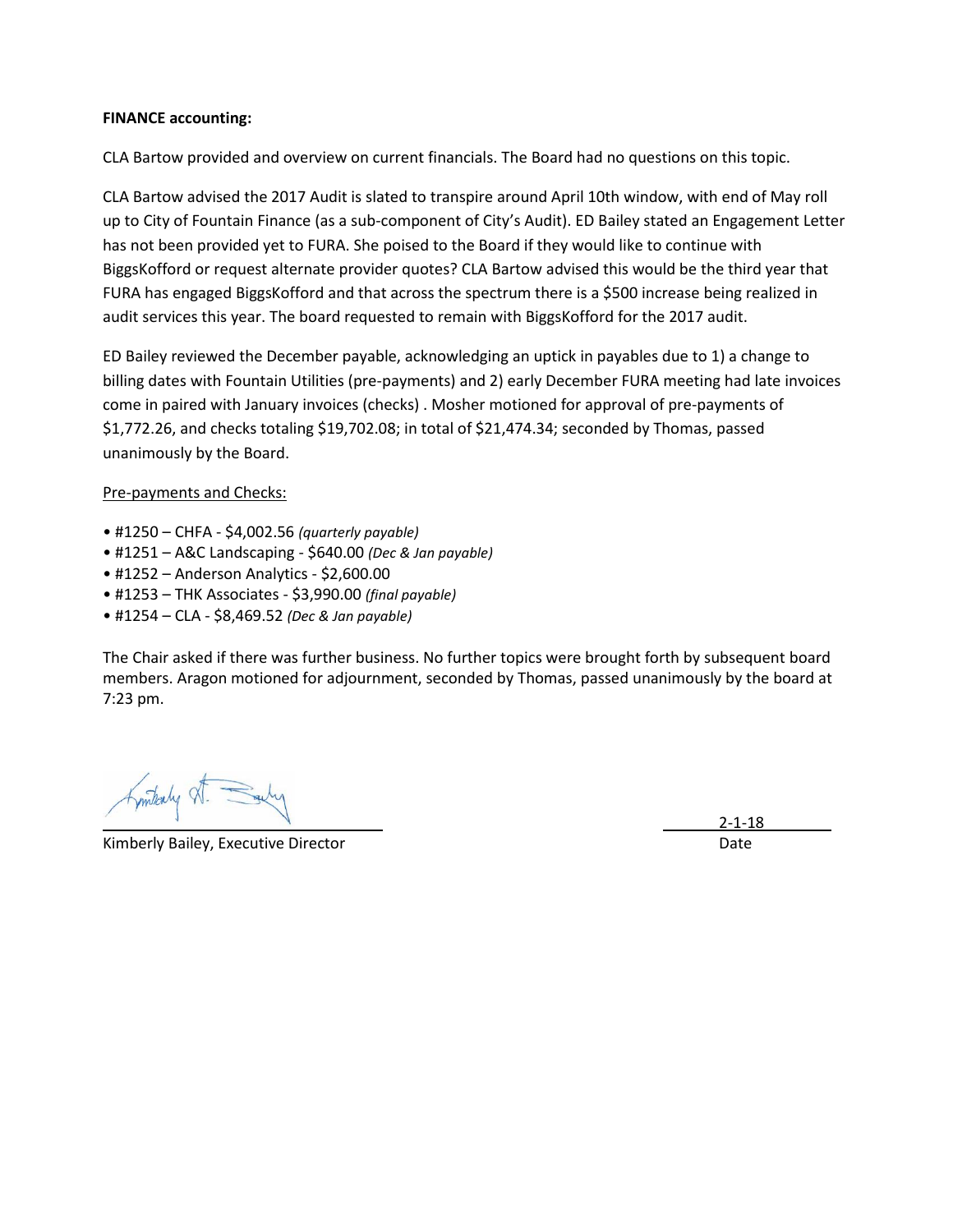# **FOUNTAIN URBAN RENEWAL AUTHORITY February 28, 2018 Minutes**

Chair Paul Aragon called a regular monthly meeting of the Fountain Urban Renewal Authority to order at 6:03pm. Commissioners present included Dennis Hisey, Steve Mosher, and Bryan Kniep. Also in attendance, FURA's Executive Director (ED) Kimberly Bailey, Economic Development Specialist (EDS) Jennifer Stewart and CLA Carrie Bartow.

Chair Aragon presented for approval the January 31, 2017 meeting minutes. Mosher motioned for approval, seconded by Kniep, and passed unanimously by the board.

### **NEW ITEMS Discussed:**

### Olde Town Business Open House

EDS Stewart informed the Board that the February 21<sup>st</sup> Olde Town/Gateway Business Open House was a successful event; there were many new businesses in attendance and the feedback received was very valuable.

### Improvements/Activity Timeline

ED Bailey provided a copy of the Olde Town Improvements and Activity Timeline document to the Board. This document has been suggested to be released with the FURA Annual Report and housed on the FURA website. Above the line on the document, are policy action items highlighted. Below the line are the project improvement items either visible or non-visible (ie: infrastructure) to the public. The intent of the Timeline is to communicate activity within the districts from pre-2014 to the present. It's foreseen to be an ongoing, useful tool for the community; a supportive aid for the next wave of infrastructure improvements through the THK effort; as well as to educate new third party developers to invest in the districts.

#### Demolition Bids and Services

ED Bailey provided cost quotes from two demolition contractors for the Olde Town Grocer site. The Board discussed the positive rapport FURA has with both companies, the past connections they have each had with FURA projects, and the general business community. Kniep motioned for approval of Division 2 Demo & Dirt's (Kevin Murphy, owner) services at a value of \$61,500, seconded by Mosher, passed unanimously by the Board.

#### Real Estate

ED Bailey informed the Board that she recently delivered the drafted lease to the Grocer operator. One missing element to the document is the monetary monthly lease amount; ED Bailey is waiting on a construction "punch list" in order to determine a more finite number from the already agreed upon of \$9,000-\$12,000 monthly lease term range with Grocer operator.

ED Bailey informed the Board that multiple brewery operations have inquired about placement within FURA properties. Subsequent meetings are to be held with the entities, as such it behooves the Authority to discuss its plans/wishes with regards to property ownership or disposal.

#### Property/Project Administration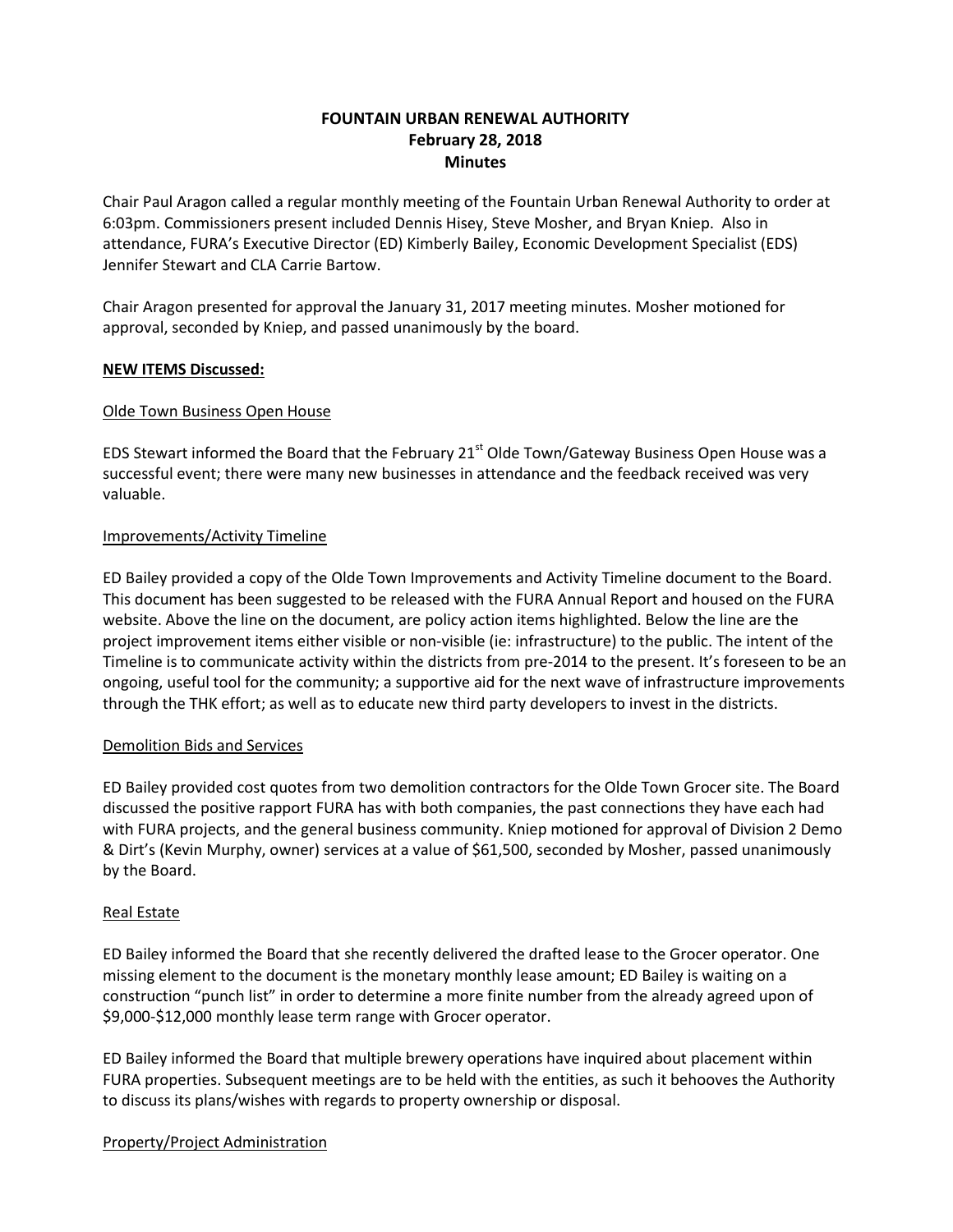ED Bailey provided the Board with a property and project administration matrix; Chair Aragon discussed the changes that have occurred with the growth of FURA and the extended responsibilities and job portfolios of FURA staff. The matrix outlines the costs associated with hiring an outside property management firm, the costs to keep the additional responsibilities in-house and the timelines and plans with each FURA owned property. The Board discussed:

- FURA long-term and overall bigger picture in regard to property ownership and projects
	- o Past and current opportunistic role as a catalyst for district improvement
	- o Long-term land ownership vs. property disposal to private ownership
	- o Land holdings strategy among Olde Town and Gateway districts
- Commonality of outsourcing services within other Urban Renewal Authorities around the state
	- $\circ$  ED Bailey explained due to FURA size and districts' make-up we are a more nimble Authority and able to respond quicker to needs and market opportunities vs. larger Statewide Authorities; echoed by CLA Bartow
	- $\circ$  ED Bailey explained that due to the current pace of the market, consultants and property managers are under-delivering services with fees ranging higher
	- $\circ$  Kniep expressed if FURA was to continue with a larger base of tenants then a third-party Property Management firm makes sense; if we are to stay small and/or reduce the current tenant count then FURA could invest in services in house for more value added services to the community at large
- Structural and workload changes for FURA staff
	- $\circ$  Invest in Part-time intern for property management coverage, marketing, grants, etc.
	- $\circ$  Provides a means to focus EDS on small business support/development; a critical void in the US85 URA

FURA staff exited and the Board discussed long and short term personnel matters and no action was taken. The Board requested for City Manager Scott Trainor to attend March's meeting to discuss possible repositioning within FURA. **Update: City Manager will be in attendance at the March 21st FURA meeting, which is a reschedule from March 28th meeting date.**

# **FINANCE accounting:**

CLA Bartow provided a FURA financial overview. There were no questions from the Board.

CLA Bartow informed the Board that this will be the third year with auditors Biggs Kofford and the FURA audit will be in April timeframe. Kniep motioned for approval of engagement with Biggs Kofford for the 2017 annual audit with a fee of \$7,450.00, amended from the original fee of \$7,350.00, seconded by Hisey, passed unanimously by the Board; Chair Aragon signed the Biggs Kofford Engagement Letter.

Mosher motioned for approval of pre-payments of \$1,315.24, and checks totaling \$14,110.72; in total of \$15,425.96; seconded by Hisey, passed unanimously by the Board.

 $CK#1262 - ABC$  Landscaping = \$320.00 CK#1261 – Anderson Analytics = \$2600.00 CK#1260 – Hogan Lovells = \$1813.50 CK#1259 – Paul Benedetti = \$1040.00 CK#1258 – Compass Survey & Mapping = \$950.00  $CK#1257 - CLA = $7387.22$ 

The Chair asked if there was further business. No further topics were brought forth by subsequent board members; therefore Mosher motioned to adjourn, seconded by Kniep, passed unanimously at 7:40pm.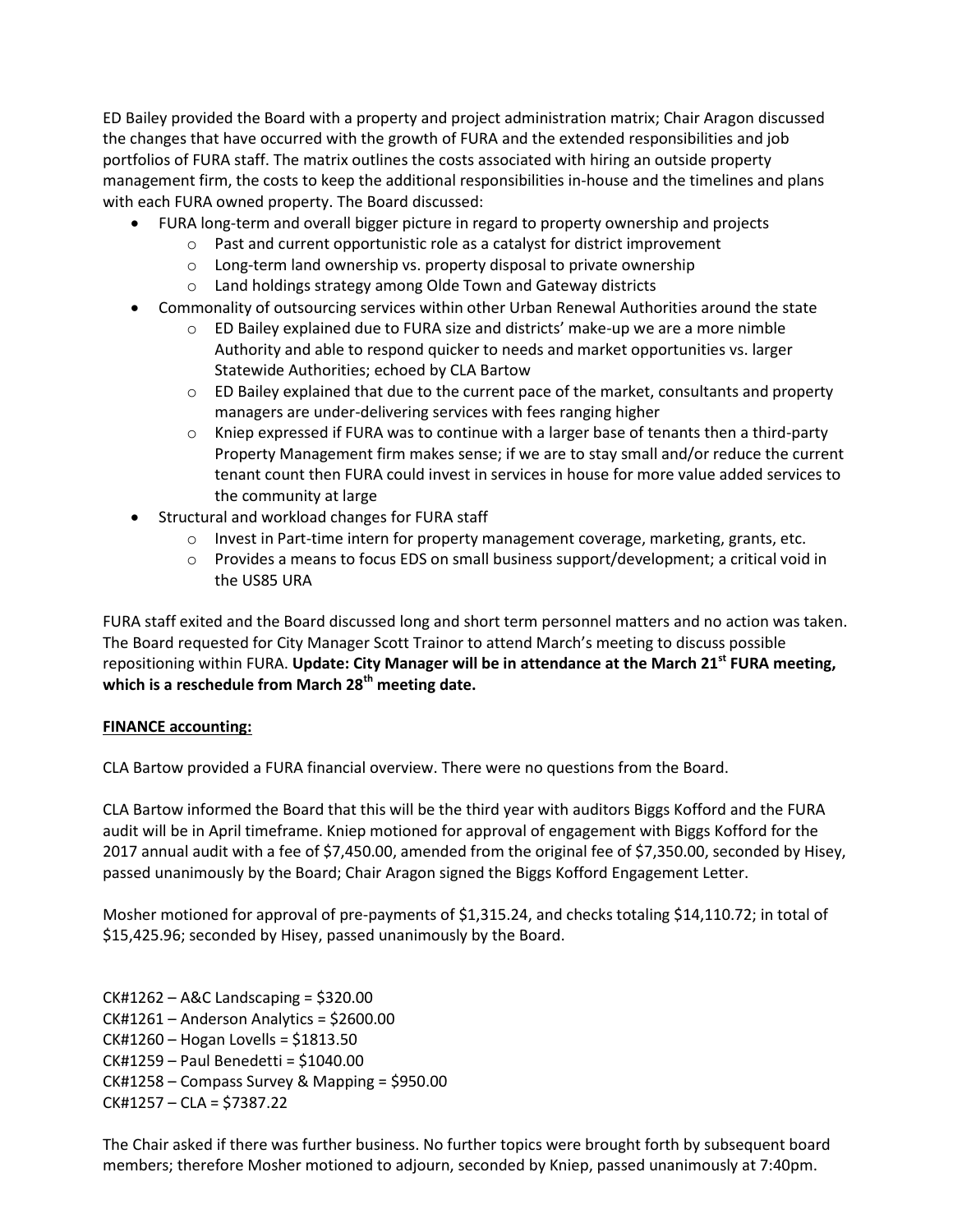Finitialy A. Saily

Kimberly Bailey, Executive Director **National Execution** Date

3 -22 -18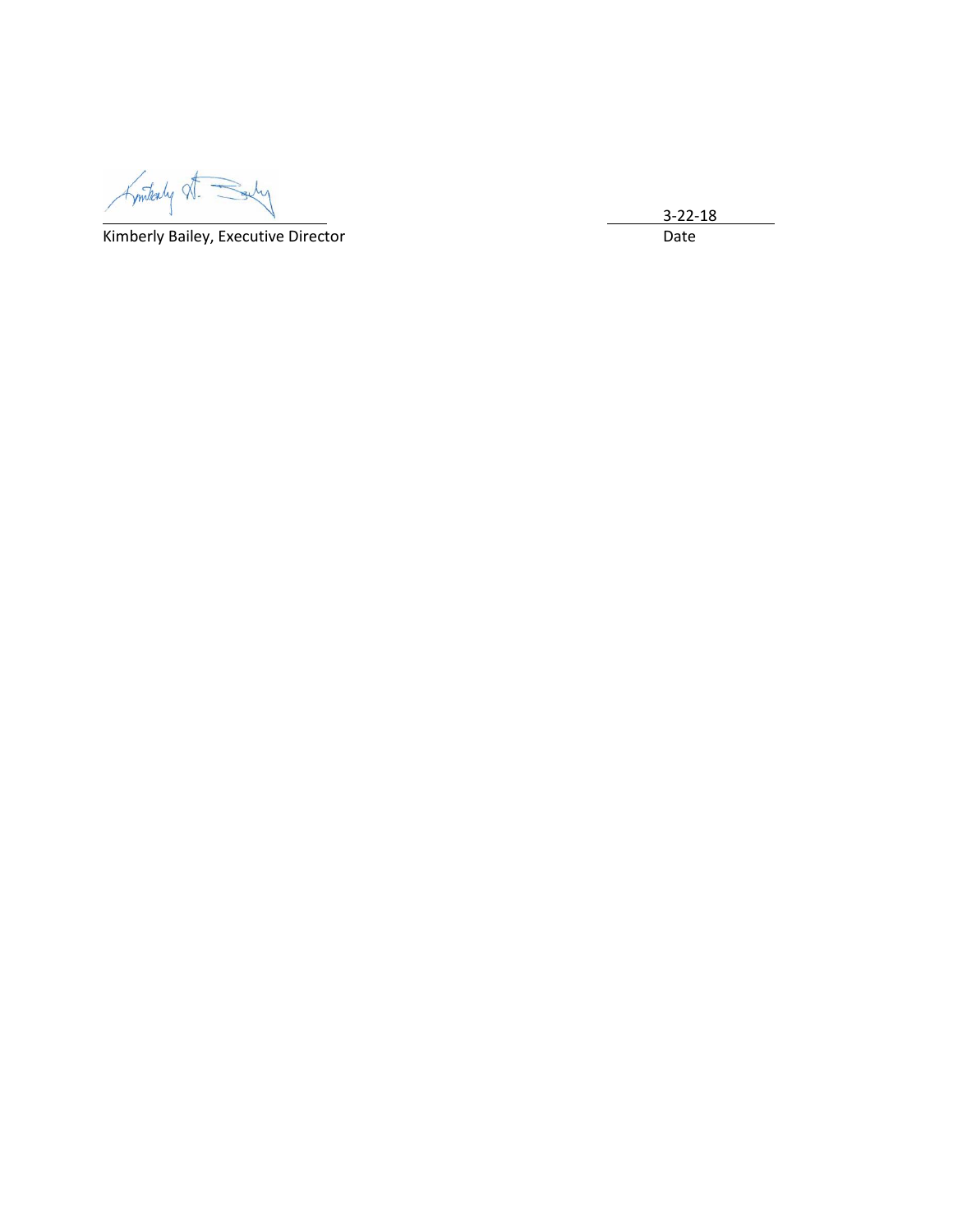# **FOUNTAIN URBAN RENEWAL AUTHORITY March 21, 2018 Minutes**

Chair Paul Aragon called a regular monthly meeting of the Fountain Urban Renewal Authority to order at 6:06pm. Commissioners present included Bill McMaster, Dennis Hisey, Steve Mosher, and Bryan Kniep. Also in attendance, City Manager Scott Trainor, FURA's Executive Director (ED) Kimberly Bailey, and Economic Development Specialist (EDS) Jennifer Stewart.

Chair Aragon presented for approval the February 28, 2018 meeting minutes. Hisey motioned for approval, seconded by Mosher, and passed unanimously by the board.

### **NEW ITEMS Discussed:**

### 2017 Annual Report

ED Bailey provided the Board with a draft copy of the 2017 Annual Report that is released each year around the April or May timeframe. The Annual Report outlines 2017 initiatives and articulates progress made throughout the year. In 2018, the Annual Report will be released in tandem with the Blight Properties Map that is also updated annually. ED Bailey asked the Board to please review the Report and provide any feedback as needed.

### **UPDATES Discussed:**

ED Bailey informed the Board that two of the units within 212 W. Illinois Avenue will need a new water heater and that evaluation of costs and repairs versus replacement are currently being explored. She also informed the Board that there has been interest in the 212 W. Illinois Avenue site by a brewer operator. This use parlays well with the future Blast Park visioning.

# **FINANCE accounting:**

No representative from CLA attended the meeting, thus no financials were reviewed during the meeting.

Mosher motioned for approval of pre-payments of \$1,932.73, and checks totaling \$15,092.36; in total of \$17,025.09; seconded by Hisey, passed unanimously by the Board.

CK# 1269 – El Paso County Treasurer - \$371.06 CK# 1268 – El Paso County Treasurer - \$8754.58 CK# 1267 – Alpine Consulting - \$3310.00 CK# 1266 – Hogan Lovell Legal - \$2418.00 CK# 1265 – Paul Benedetti Legal - \$220.00 CK# 1264 - VOID CK# 1263 – Shopper Press – \$18.72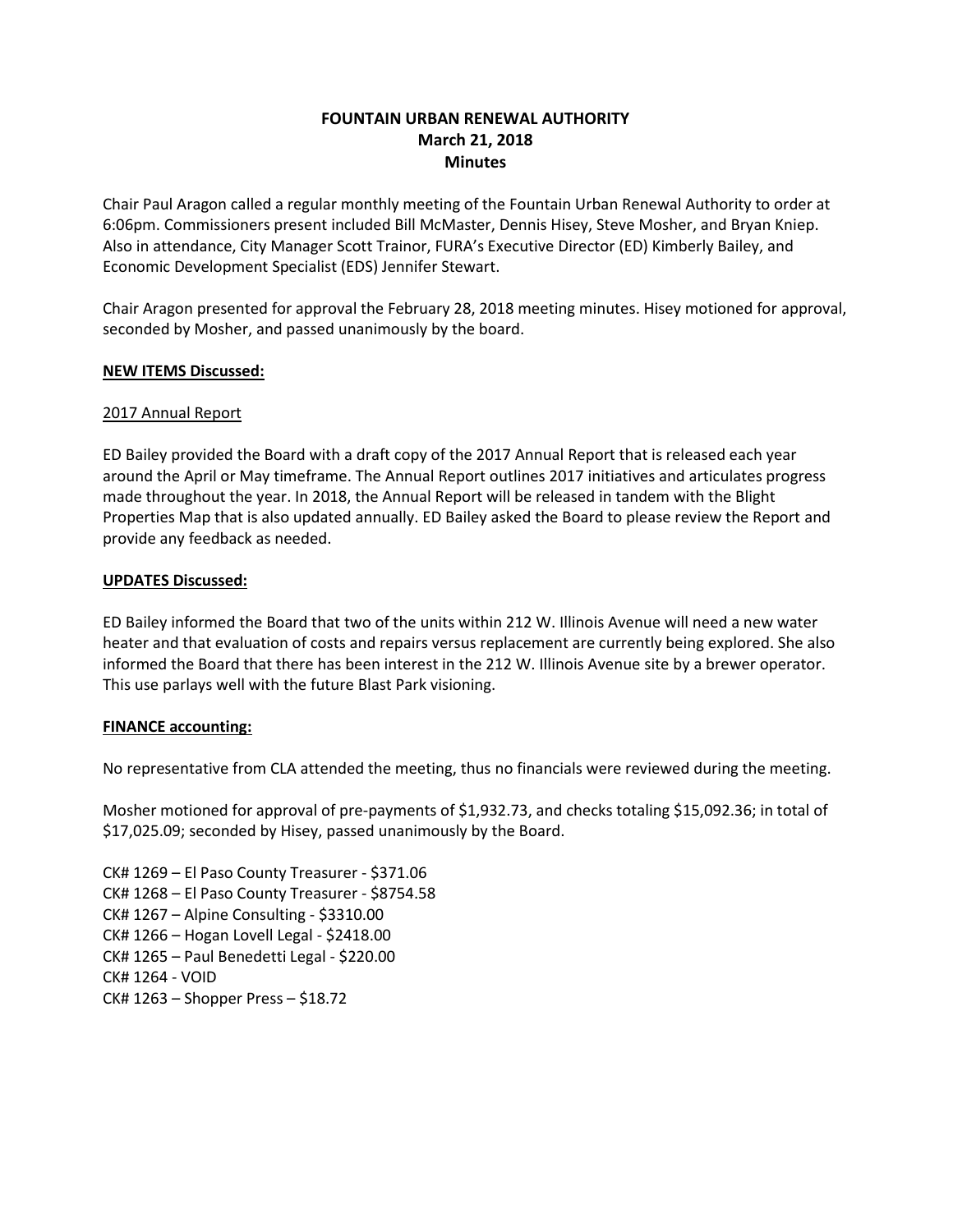The motion to open Executive Session regarding Instructions for Negotiators was made by Mosher, seconded by Hisey and passed unanimously by the Board at 6:13pm. The motion to adjourn the Executive Session was made by Hisey, seconded by Mosher and passed unanimously at 7:25pm.

The Chair asked if there was further business. No further topics were brought forth by subsequent board members; therefore Mosher motioned to adjourn, seconded by Hisey, passed unanimously at 7:39pm.

Finterly St. Sauly

Kimberly Bailey, Executive Director **National Execution** Date

5-17-18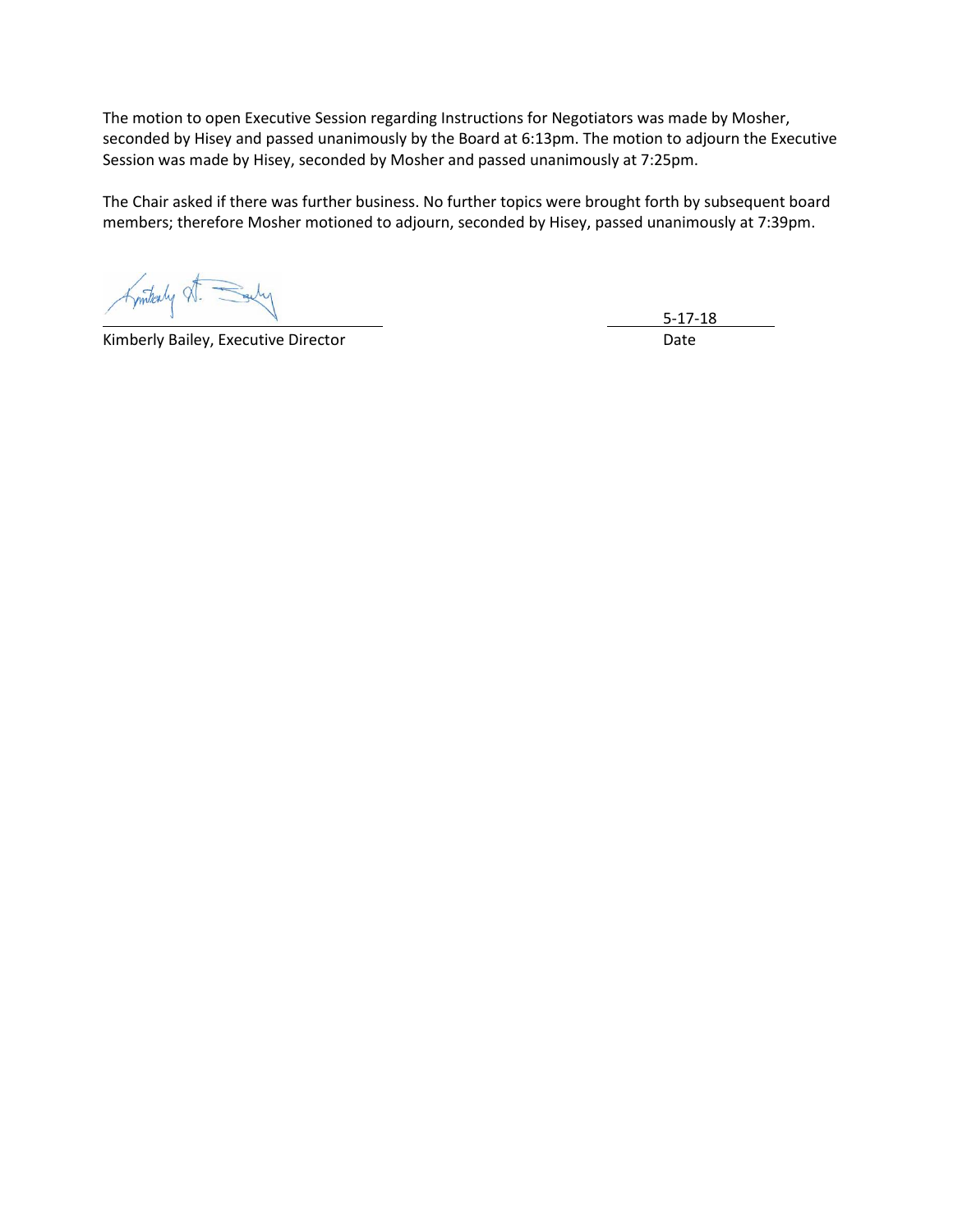# **FOUNTAIN URBAN RENEWAL AUTHORITY April 25, 2018 No-Quorum Record**

Due to lack of quorum, the Fountain Urban Renewal Authority has cancelled its April monthly meeting.

Similarly A

8 -30-18

Kimberly Bailey, Executive Director **National Contract of Contract Contract Contract Contract Contract Contract Contract Contract Contract Contract Contract Contract Contract Contract Contract Contract Contract Contract Co**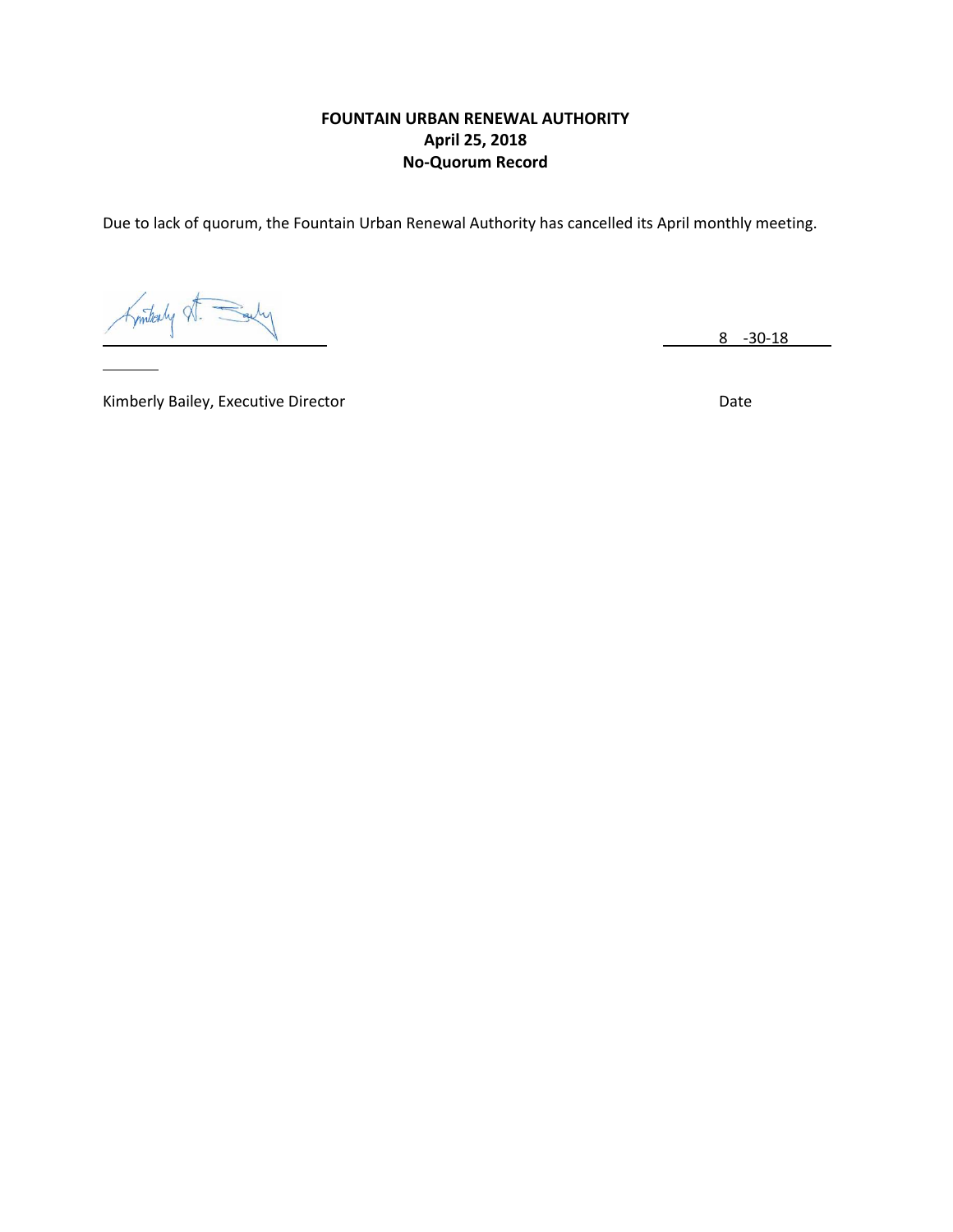# **FOUNTAIN URBAN RENEWAL AUTHORITY May 16, 2018 Minutes**

Chair Paul Aragon called a regular monthly meeting of the Fountain Urban Renewal Authority to order at 6:06pm. Commissioners present included Dennis Hisey, Steve Mosher, Bill McMaster and Bryan Kniep. Also in attendance, FURA's Executive Director (ED) Kimberly Bailey, Economic Development Specialist (EDS) Jennifer Stewart and CLA Carrie Bartow.

Chair Aragon presented for approval the March 21, 2018 meeting minutes. McMaster motioned for approval, seconded by Mosher, and passed unanimously by the board.

Chair Aragon presented online motions made via e-mail to be ratified by the Board. Kniep motioned for approval, seconded by Mosher, and passed unanimously by the Board. Online motion approvals are as follows:

- \$26,522.53 in April payables
- \$5,807.59 in EPCT property tax bills pending verification through CLA financial office
- Two financial cost items relating to Staff Resources and Intern support discussion to be held at May 16<sup>th</sup> FURA Board meeting

# **NEW ITEMS Discussed:**

# 2018 Blight Assets Map

Bailey ED presented the 2018 Blight Assets map to the Board. The map is updated on an annual basis to keep inventory of blighted assets throughout the community. Bailey ED explained that there have been twelve blighted assets remediated and six additions since tracking began. The map is housed on the FURA website and will be disseminated to the other working groups of city's Economic Development channel.

# Artistic Mural Campaign

Bailey ED informed the Board that the Economic Development Commission (EDC) has voted in favor of sponsoring an artistic mural campaign to be launched in tandem with the community Summer Market for the summer 2019 season. The EDC also sponsors the Olde Town Holiday Business Décor contest each year; 2018 being the third annual event. FURA has funds earmarked for artistic programs within Olde Town; Bailey ED inquired as to the Board's interest in providing "kick-start" funding for the EDC's artistic mural campaign. The Board is very supportive of the endeavor but ultimately decided to preserve art designated funds for a larger-scaled, more long-term artistic program; as funding resources are precious and should be applied to maximize program initiatives.

# **UPDATES Discussed:**

# PPRBD Dangerous Building Program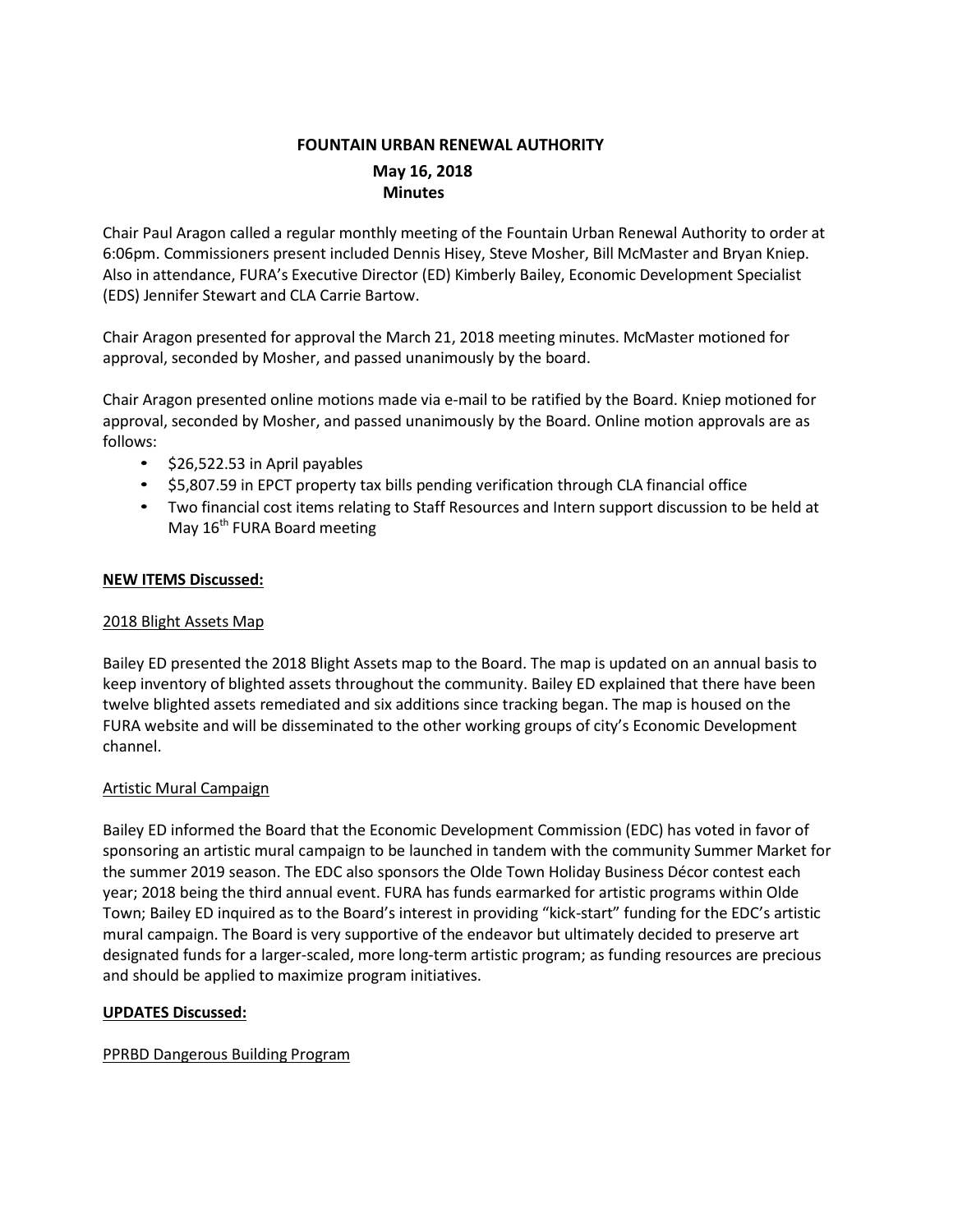Bailey ED informed the Board that the PPRBD board has completed its process to allocate the Dangerous Building Program funds to FURA; as of May  $11^{th}$ . Therefore, Bailey ED can begin to submit for reimbursement for the dangerous building demolition currently underway along S. Santa Fe Avenue. Bailey ED also updated the Board that Black Hills Energy had initially advised of a \$6,800 service fee for kill service at the demolition site; which bumped up project demolition costs to an \$80,000 valuation. After research on prior demolition properties in the area, the fee was inevitably waived by Black Hills Energy. The Board was pleased to hear the recent project aspects.

# Military Recognition Banner Program

Stewart EDS provided the Board with an update on the Military Banner Program discussed earlier in the year. The Board was provided the same sample banners that were presented at a recent City Council meeting, where the program was adopted by the City Council on April 10<sup>th</sup>. The Board was supportive of the Banner Program, which emulates a welcome approach concept of the THK Aesthetic Design Guidelines and Urban Renewal Vision project.

Enrollment period Memorial Day – Labor Day 2018; Implementation date as of January 2019 [https://fountaincolorado.hosted.civiclive.com/residents/about\\_fountain\\_/fountain\\_cares/military\\_appreciation\\_banner/](https://fountaincolorado.hosted.civiclive.com/residents/about_fountain_/fountain_cares/military_appreciation_banner/)

# US85 Development Site Plan

Bailey ED provided an update on the positive meeting recently held with City Staff and CDOT. The traffic patterns and overall site accessibility from S. Santa Fe to the development were supported by CDOT, with minor enhancements requested. Bailey ED updated the Board on the following:

- Bailey ED working on a list of "to do" items to submit to CDOT once tenant lease is signed; anticipated by the July timeframe
- City Water Department has confirmed its ability to complete the water main loop from S. Santa Fe to W. Missouri Ave; under its public safety infrastructure enhancement mission.
- o Currently, W. Missouri Ave is a weak pressure flow point of service due to dead-end line. By completing the water main loop connection to S. Santa Fe main it will provide a

sustainable water pressure flow in the event of a of an emergency water access service (ie: fire hydrant) to the abutting residential community to the west side of S. Santa Fe.

- Public safety concerns with respect to traffic patterns of W. Missouri Ave have necessitated the reclassification of the roadway to a one-way (westbound) street.
	- $\circ$  In an effort to better manage the comingling of passenger car traffic with pedestrians and the weekly fleet traffic service to the site; one-way W. Missouri Avenue will be handled by the City's Street department.
- Promotional message signage– Bailey ED recommended for FURA to invest in a temporary 3-5 month project signage that would rotate the community messaging as the site progresses through development phases as a tool to bridge community awareness of the project with overall FURA mission.
	- $\circ$  McMaster moved to approve an investment of up to \$500 in project messaging signage build, seconded by Hisey, passed unanimously by the Board.

# South Academy Highlands (SAH)

Bailey ED provided an update on the SAH hotelier's (site located south of Walmart) aggressive timeline for development and the longer-term vision of adding a second hotel to the site. She also updated the Board that the funds pledged by FURA for the berm are in an escrow account upon land closing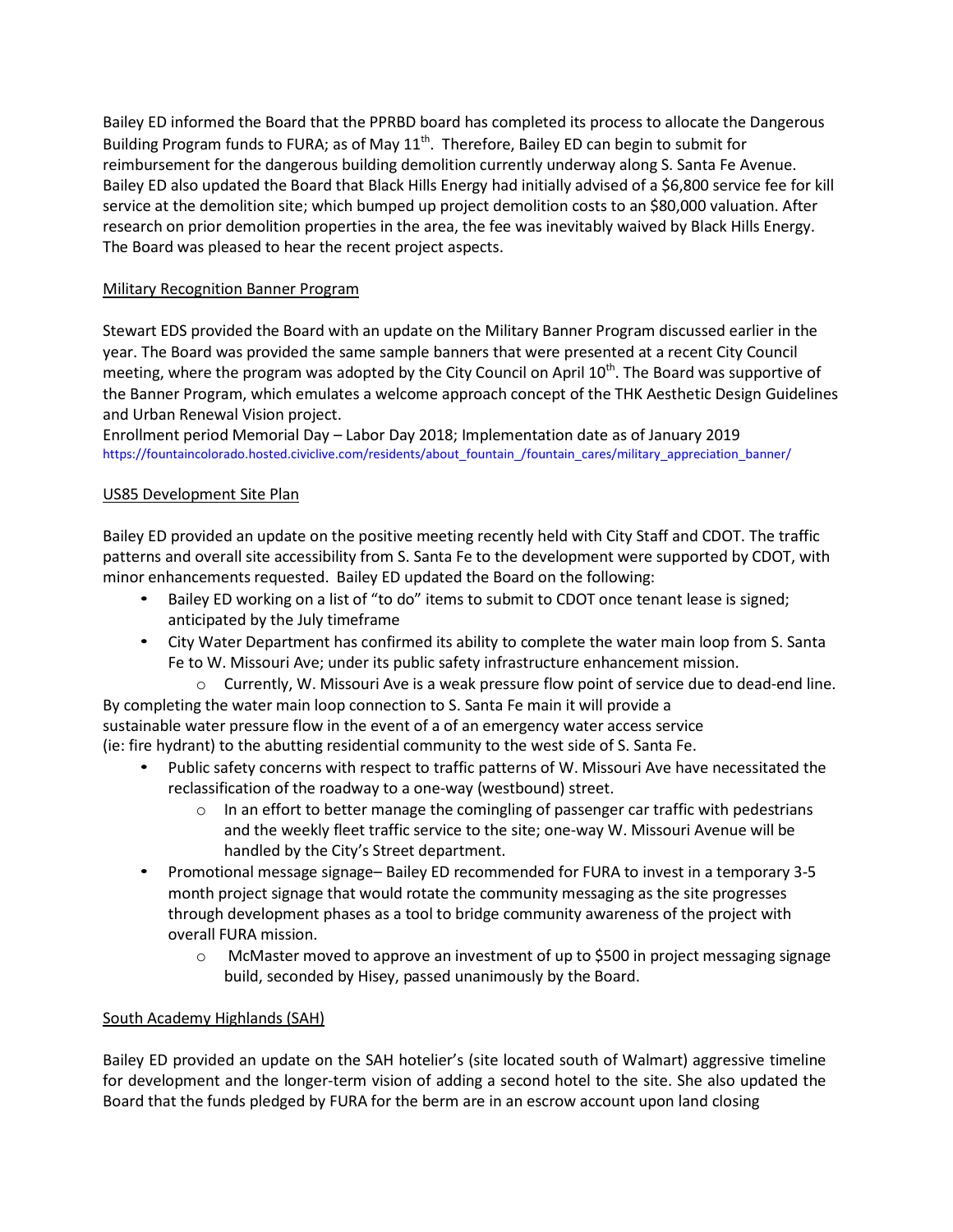transaction with UTW. Proof of work completed is a pre-requisite for escrow draw to occur with the hotelier.

The Board discussed Venetucci Road project Scope of Work, estimated fees and the importance of keeping on track with the FURA mission and future visioning as it relates to allocation of funds to various projects. In order to gain a better understanding of the intricacy details of the requested project partnership and urgency project status, the Board requested Bailey ED to schedule a workshop between the City and FURA. NOTE: the workshop took place on June 18<sup>th</sup> at 8:00am at City Hall.

# Property Updates

Bailey ED and the Board discussed the ongoing redevelopment of Riverbend Crossing (aka Fountain Valley Shopping Center). The site plan has changed numerous times due to the property ownership having to mold the development according to costs (construction costs in the region and the actual site improvements itself) and retail industry challenges.

Bailey ED provided an update to the Board about a business interest in the FURA-owned 212 W. Illinois Ave property. The entity is evaluating two locations for operations expansion; the other site is located in the northern Colorado Springs area. The benefits to the FURA-owned property are a lower cost to entry/establishment and diversity in rental/ownership terms, among various other aspects. The negatives to the FURA-owned property are the perceived lower household income ratios and the lack of current community planning efforts with respect to the proposed Blast-park community corridor plan. The entity is hopeful to make a decision on where to invest their business within a 45-day timeframe. The Board was supportive of the potential service-operator and new business investment within the Olde Town district.

# **FINANCE accounting:**

CLA Bartow provided a FURA quarterly financial overview. McMaster moved to approve the acceptance of the quarterly financial statement, seconded by Mosher, passed unanimously by the Board.

# Staff Resource Adoption

The Board discussed their support of \$23,000 in funding to allocate towards an 18-month long paid internship to alleviate staff workload. McMaster motioned for Intern recruitment as soon as possible, seconded by Kniep, passed unanimously by the Board. The Board tabled the discussion of staff resource until June 27<sup>th</sup> meeting.

# El Paso County (EPC) Treasurer

Bailey ED updated the Board on EPC taxes for FURA-owned properties. Two classifications dictate the tax roll impacts of a property: 1) the type of use and 2) non-profit or for-profit property ownership. If the operational use of the property is FURA, no tax applied. If the property has for-profit tenant then the lease rate is used in a tax bill formula basis, which should become a pass-through cost to the tenant under the terms of the lease.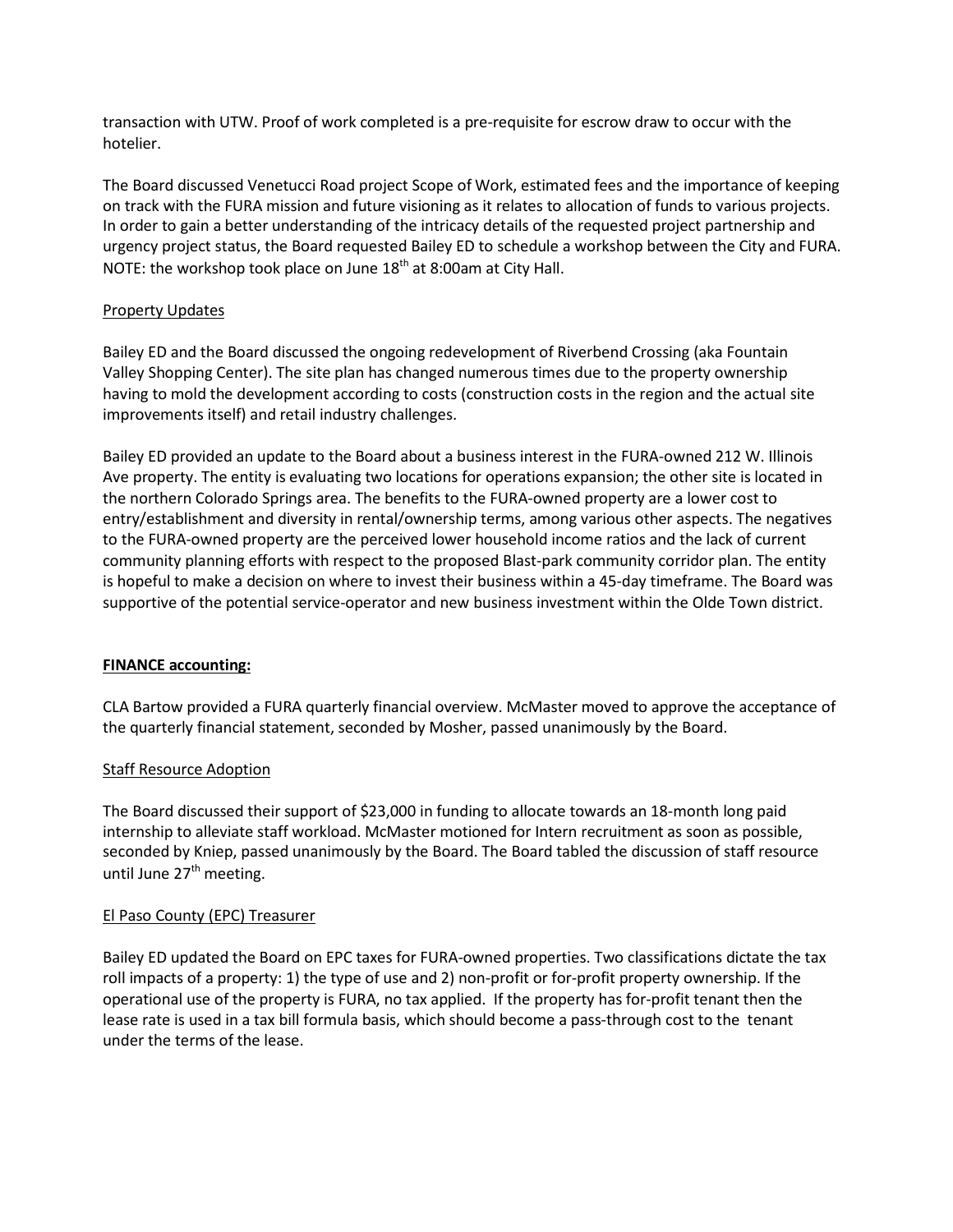Mosher motioned for approval of pre-payments of \$2,185.75, and checks totaling \$4,116.48; in total of \$6,302.23; seconded by McMaster, passed unanimously by the Board:

- #1278 El Paso county Treasurer \$218.76
- #1279 Acumen Environmental Svcs \$3897.72

### **Announcements**

- Stewart EDS provided a copy of the Olde Town Steering Committee postcard that announced the representatives of the 2019 working season for the district.
- Bailey EDM shared the State of Colorado: BluePrint 2.0 application is on track for submittal and she's currently collecting Letters of Support on behalf of FURA's application.
- Stewart EDS shared her experiences in attending DCI's Urban Renewal 101 Board training held in Ft. Collins; a second session is slated to occur in Pueblo CO in fall 2018.

The Chair asked if there was further business. No further topics were brought forth by subsequent board members; therefore Aragon motioned to adjourn, seconded by McMaster, passed unanimously at 8:53pm.

Kintenly VI.

Kimberly Bailey, Executive Director **Date and Accord Paintings** and Date Date

6-28-18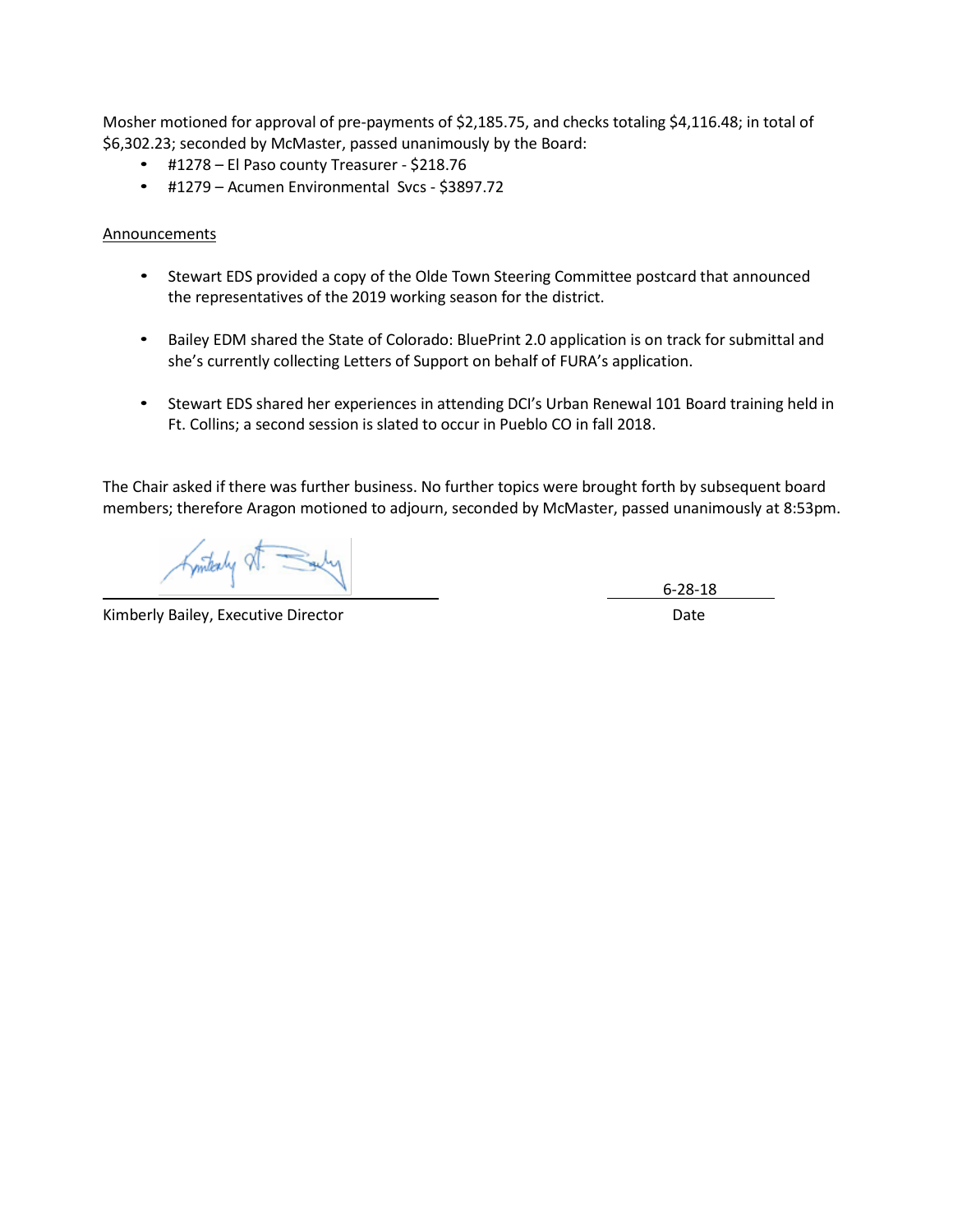# **FOUNTAIN URBAN RENEWAL AUTHORITY June 27, 2018 Minutes**

Chair Paul Aragon called a regular monthly meeting of the Fountain Urban Renewal Authority to order at 6:09pm. Commissioners present included Dennis Hisey, Steve Mosher, Bryan Kniep and Bill McMaster. Also in attendance: FURA's Executive Director (ED) Kimberly Bailey, Economic Development Specialist (EDS) Jennifer Stewart and CLA Thuy Dam.

The City of Fountain Mayor Ortega briefly addressed the board before meeting began to express appreciation of the Board's efforts/activities on behalf of community initiatives.

Chair Aragon presented for approval the May 16, 2018 meeting minutes. Hisey motioned for approval, seconded by Mosher, and passed unanimously by the board.

# **NEW ITEMS Discussed:**

# Charter Oak District

Bailey ED informed the Board that the URA's Charter Oak District includes a proposed rail-served business park (RSBP); whereas a memorandum of understanding (MOU) has been signed by all parties as of early May. The establishment of the MOU is for the purpose of beginning the due diligences phase; whereas resource funds have been pledged by parties in order to circumvent various aspects of the project. The Board discussed:

- FURA future income derived from project (property and use taxes)
- Fort Carson inclusion and resiliency support
- Workforce pipeline potential; approximately 350+ veterans exit military every month with specialized skill-sets parallel with RSBP project
- Overall conceptual plan; short-term and long-term timelines

# Boise, Idaho Community Planning

Bailey ED recently attended the Colorado Springs Chamber & EDC Regional Trip to Boise, Idaho centered on community planning, place making, and future visioning over the span of decades. Bailey ED discussed how encouraging it was to see the realized benefits of their past planning efforts, many of which FURA is focused on. She explained that the City of Boise was a great case study for FURA.

# AmeriCorps VISTA Program

Bailey ED informed the Board that, throughout the process of recruiting an Intern for 18-24 tenure, she became aware of the AmeriCorps VISTA Program. The program has a focus on poverty and is specific in its mission; therefore the intern can only perform certain tasks. The Board discussed the following:

- Intern is entitled to benefits, stipend and relocation costs via the program (covered by AmeriCorps)
- Three year commitment at 1-year annual extension intervals
- Positives quality candidates with a focus on FURA related mission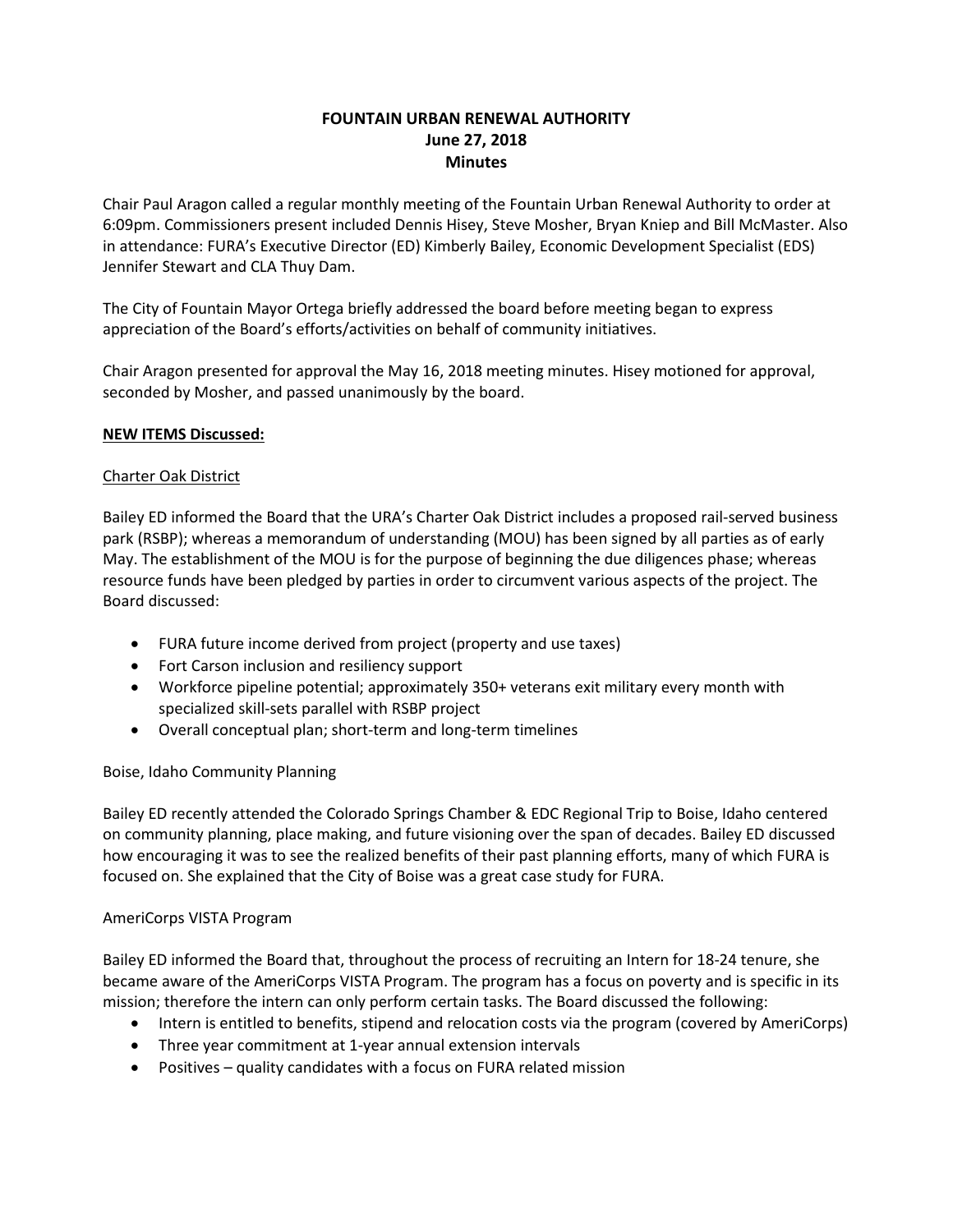Scope – longer tenure than anticipated; no ability for intern to fulfill the need for administrativerelated tasks; extended financial commitment

The Board was supportive of the VISTA program and also conveyed that finding a quality intern that is the right fit for FURA's needs is most important. The Board gave support to Bailey ED to choose the right candidate through whichever means the candidate applies for the position. The timeline is to conduct interviews the last half of July, with onboarding by the middle of August.

# **UPDATES Discussed:**

# Aesthetic Design Guidelines and Urban Renewal Vision

Bailey ED discussed progress to date on the Town Design Guidelines project completed in December of 2017. Through the plan, THK Consultants recommended seventeen initiatives. Bailey ED provided the Board with a matrix outlining these initiatives with an associated timeline for completion; "already underway" to long-term (6+ years) timeframe. The matrix also accounts for outside agencies the City and FURA would have to work with on behalf of particular project scopes.

The matrix has been presented to the Olde Town Steering Committee where they ranked the initiatives by priority. Recently, City Staff held an internal departmental meeting to discuss these initiatives and also rank priorities. Departmental Staff was able to provide a sketch plate of what projects are in the short and long term funnel, most specifically Streets and Transportation projects.

Ultimately what transpired from these sessions was a pilot study area concept being proposed on N. Main Street (between Ohio and the Violin Shop area). By parlaying project funds of city's Street and Utilities, FURA, and El Paso County CDBG grant application for 2019/2020, we gain a cost-efficient holistic sample design corridor for community assimilation. The Board was supportive of the pilot area idea and working with the City and El Paso County to budget and plan for future collaboration on the Town Design Guidelines initiative.

# Blast Park and Aga Park Pedestrian Corridor

Bailey ED informed the Board the "Blast Park and Aga Park Pedestrian Corridor" was the project of choice highlighted in FURA's Colorado Blueprint Community Placemaking grant application submitted as of June 1st. As FURA and the City will work collaboratively on this pedestrian corridor project, we are all struggling with the narrow corridor envisioning possibilities. Bailey ED shared some incorporation concept ideas to spur conversation. The proposed vision of the project is to create a cohesive, walkable design from Blast Park to Aga Park, wherein pedestrians can easily connect through the parks with creating "a sense of place". Based on the previous work done with FURA and the knowledge of the Fountain community, the Board discussed and supported Bailey ED exploring initial cost quotes from THK Consultants for conceptual design ideas for the corridor. Additionally, the Board discussed the importance of community outreach for this project.

# Property Overviews

South Academy Highlands - As of June 26th, City Council approved the tax sharing agreement for the hotelier. The QUAD has received interest from two food and beverage operators that are currently being explored.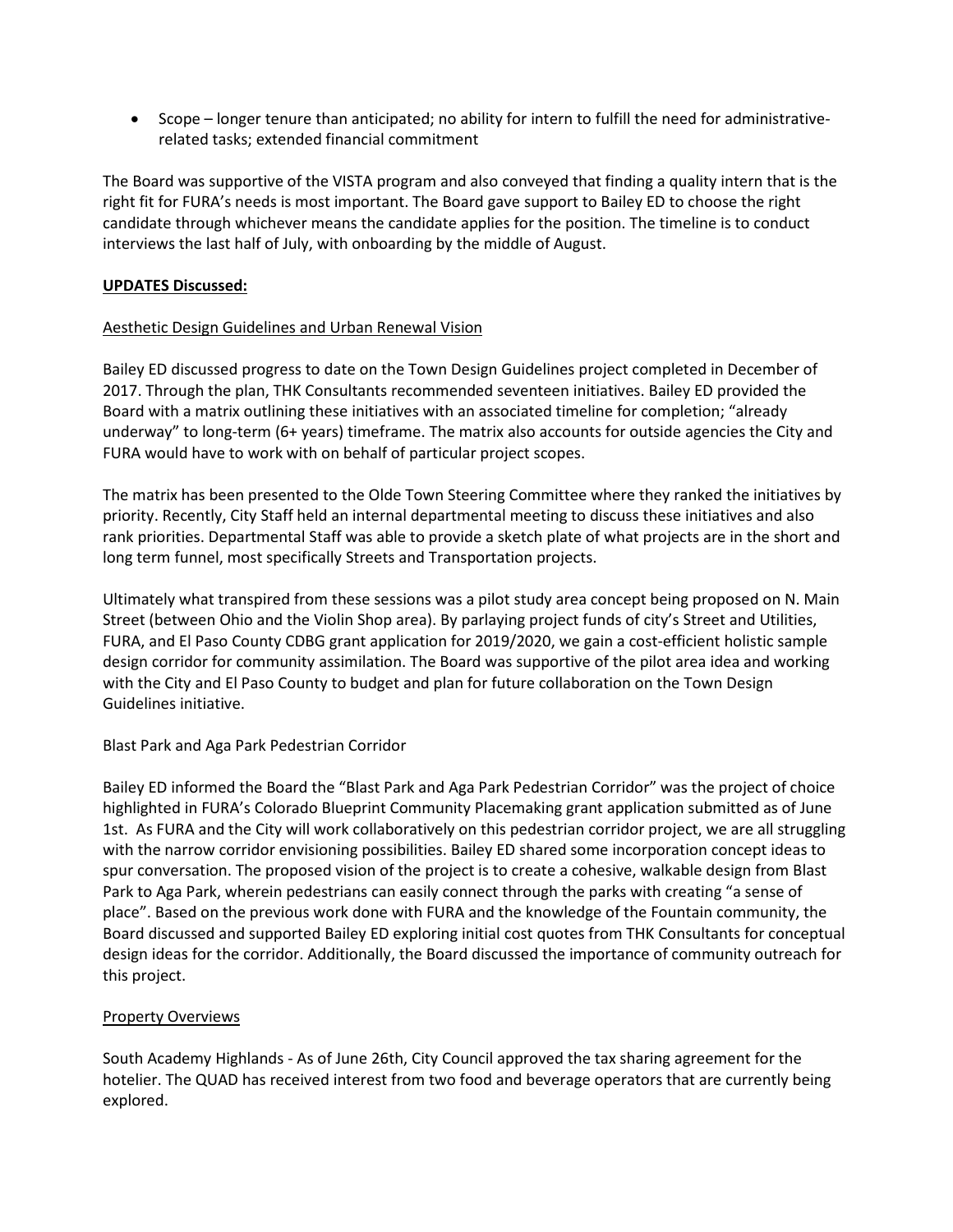212 W. Illinois Ave –

- Backflow testing was completed and passed
- Bailey ED requested FURA invest in a soil test, as to the prior decades of use on the property; which will be a necessity step in the overall long term repurpose planning of the site area. Kniep motioned for approval of soil proposals from up to three soil engineers, seconded by Mosher, passed unanimously by the Board.

The Board discussed Woodmen Hall. In compliance with the first condition of the purchase contract agreement, McMaster motioned to approve the deposit of the earnest money, by Friday, June 29th, seconded by Kniep, passed unanimously by the Board. Update: Bailey ED completed wire transfer of earnest funds on Thursday, June 28th.

### **FINANCE accounting:**

CLA Dam provided a FURA financial overview. There were no questions from the Board. CLA Dam provided an overview of the 2017 Audit. There were no questions from the Board. Mosher motioned for approval of pre-payments of \$1,562.17, and checks totaling \$93,779.73; in total of \$95,341.90; seconded by Kniep, passed unanimously by the Board.

Checks included:

- #1280 CHFA \$4,002.56 quarterly payment
- #1281 Rapido Rolloff \$63,025.00 demolition contractor
- #1282 Reliable Sanitation \$753.00 grease trap containments removal
- #1283 Hogan Lovells \$558.00 legal services
- #1284 Paul Benedetti \$400.00 legal services
- #1285 BiggsKofford \$7,450.00 2017 audit services
- #1286 CLA \$17,591.17 two months of financial services

# **UPCOMING events & announcements**

- Dennis Hisey District 2 Senate election primary win
- Loaf and Jug to reduce food assortment offerings of business operations by end of July; heightened importance to derive a food service in Olde Town

The Chair asked if there was further business. No further topics were brought forth by subsequent board members; therefore Mosher motioned to adjourn, seconded by Hisey, passed unanimously at 8:01pm.

Finitarly It. Saly

Kimberly Bailey, Executive Director Date Date Date Date

8-30-18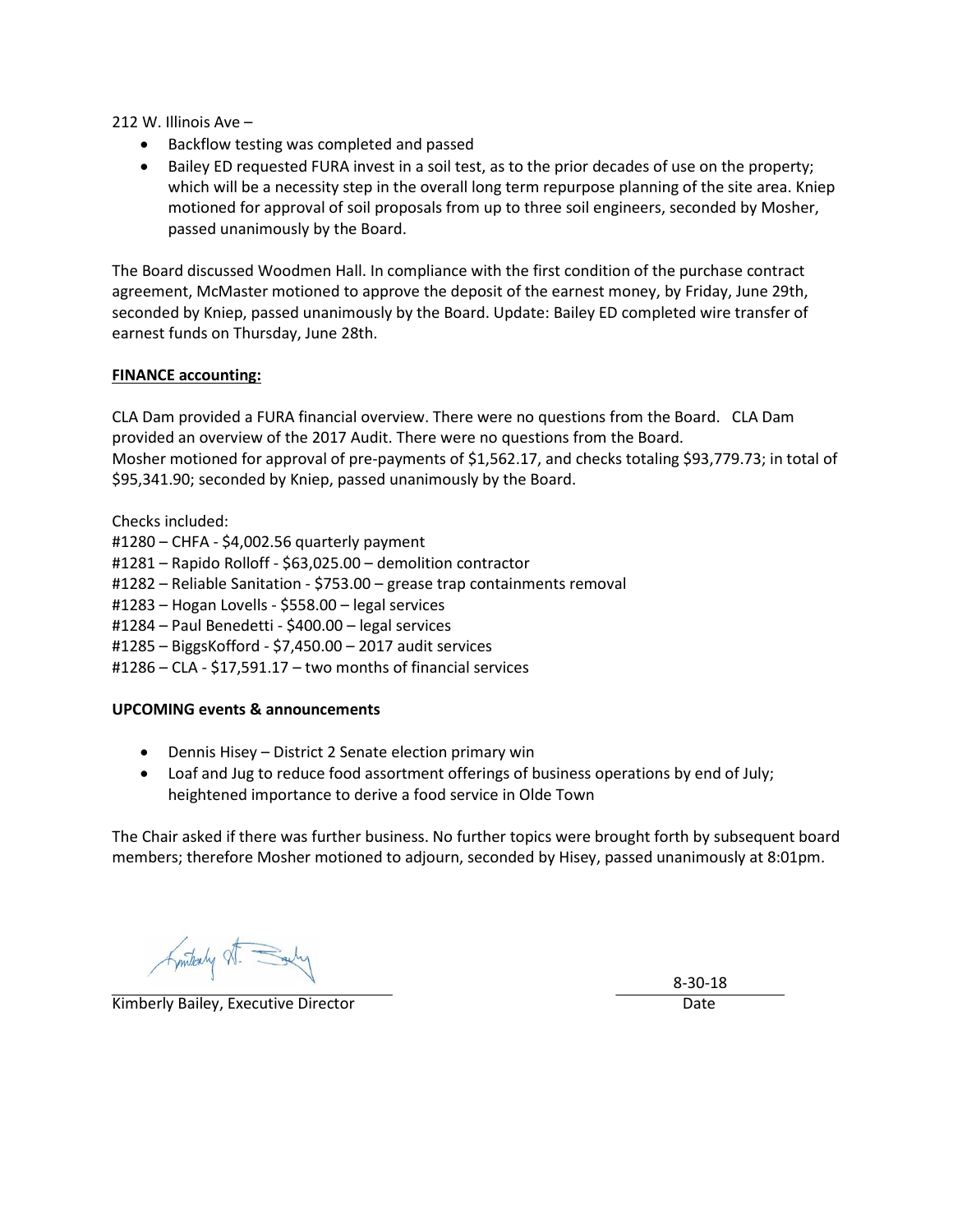# **FOUNTAIN URBAN RENEWAL AUTHORITY July 25, 2018 No-Quorum Record**

Commissioners present included Phil Thomas, Dennis Hisey and Steve Mosher. Also in attendance: City of Fountain Mayor Ortega, FURA's Executive Director (ED) Kimberly Bailey, EDS Jennifer Stewart and CLA Carrie Bartow.

Due to lack of quorum, Agenda items were discussed and no action was taken.

8-30-18

Kimberly Bailey, Executive Director **National Contract Contract Contract Contract Contract Contract Contract Contract Contract Contract Contract Contract Contract Contract Contract Contract Contract Contract Contract Contr**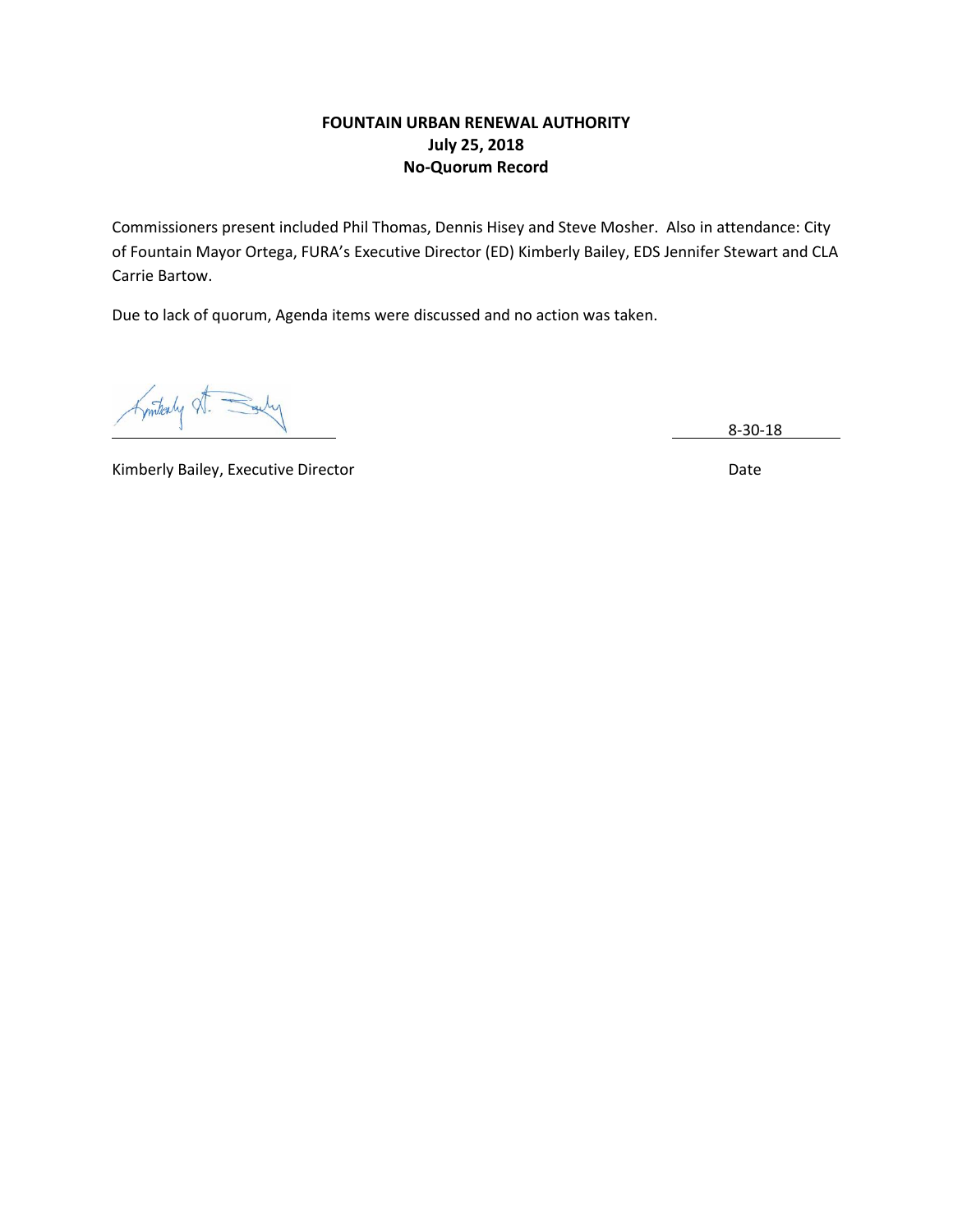# **FOUNTAIN URBAN RENEWAL AUTHORITY August 29, 2018 Minutes**

Chair Paul Aragon called a regular monthly meeting of the Fountain Urban Renewal Authority to order at 6:03pm. Commissioners present included Steve Mosher, Bryan Kniep, and Bill McMaster. Also in attendance: City of Fountain Mayor Ortega, FURA's Executive Director (ED) Kimberly Bailey, Economic Development Specialist (EDS) Jennifer Stewart and CLA Carrie Bartow.

Chair Aragon presented for approval the June 27, 2018 meeting minutes. Kniep motioned for approval, seconded by Mosher, and passed unanimously by the board.

#### **NEW ITEMS Discussed:**

#### **Real Estate**

Woodmen Hall - in preparations for property closing, four building inspections completed as of August 28<sup>th</sup> with finding due in approximately a week. ED Bailey invited the Board to the property closing walkthrough on September 26<sup>th</sup> and will inform the Board of late afternoon timing; to pair with regularly scheduled September FURA meeting. ED Bailey presented the Fountain Housing Authority (FHA) draft contract for property management services of 2<sup>nd</sup> Floor Residential Units; that outlines the management and operation agreements between FURA and FHA. ED Bailey requested suggestions and feedback from the Board and its legal/financial service providers over the next few weeks.

The Board discussed the repurpose use of 1<sup>st</sup> Floor Woodmen Hall; the tentative plan for approximately a year and a half is to utilize it as a community event rental hall. This will fill a documented void in the marketspace for the community, bring new activity into Olde Town, and provide time for a public conversation as to the best long-term use and vision for the property. Per City Manager, the City Clerk's Office can accommodate booking logistic services with the public while it is an event space, a service they already perform with all other City-owned meeting space facilities.

ED Bailey informed the Board the property roof was damaged again after the second hail storm. The Board discussed various options as to the approaching closing date and replacement timelines. ED Bailey will discuss logistics with the property ownership real estate broker and inform the Board in the following weeks.

212 W. Illinois Ave – ED Bailey presented a new use site plan from a possible new tenant inquiry. She explored the proposed user's operational timelines. ED Bailey informed the Board that soil testing, instructed to be performed, is underway; due to the site's historical industrial use. The Board discussed the new use concept and Kniep motioned for approval of ED Bailey to further explore term negotiations toward obtaining a Letter of Intent commitment, seconded by Mosher, passed unanimously by the Board.

US85 Grocer Project – ED Bailey presented two contractor bids for the construction of the Grocer site. The Board agreed to further discussion once quote bids were reflective of an approximately 60% complete site plan. The Board also discussed FURA mission and fiduciary obligations with respect to the project.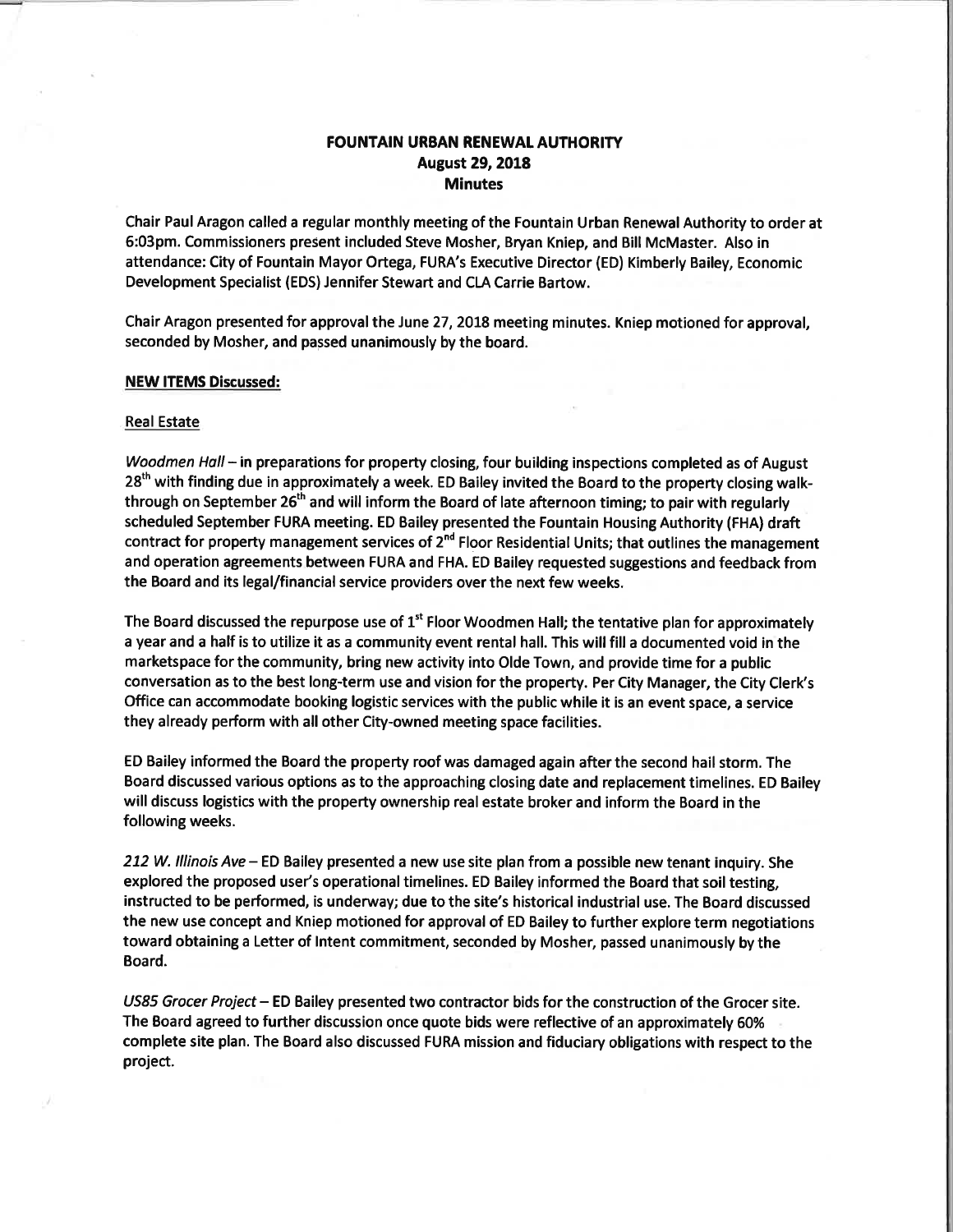#### **UPDATES Discussed:**

ED Bailey informed the Board that an Intern candidate was chosen, Walter Achromowicz a UCCS Graduate Student. The internship runs September 4, 2018 thru January 28, 2019.

#### South Academy Highlands

ED Bailey updated the Board on development progress

- Freddy's and the Car Wash are under construction; Hotelier is completing its site plan submission through PPRBD.
- Venetucci Road consultant tentatively planning to attend an upcoming FURA meeting; TBD
- . QUAD allowances for board consideration were discussed; FURA board fully supportive of resource allocations toward the progression forward with the project.

#### **FINANCE accounting:**

CLA Bartow provided a FURA financial overview. There were no questions from the Board.

Due to lack of quorum at the July 25, 2018 meeting, Chair Aragon presented to ratify July FURA payables totaling \$17,094.40, Mosher motioned for approval, seconded by McMaster passed unanimously by the Board.

Mosher motioned for approval of pre-payments of \$1,441.01, and checks totaling \$16,512.78; in total of \$17,953.59; seconded by Kniep, passed unanimously by the Board.

Checks included:

#1292 - Safe Haven Gutters - \$86.00 #1293 - Shopper Press - \$52.26 #1294 - BNSF - \$2491.83 #1295 - CLA SVC - \$3996.87 #1296 - Rapido Rolloff - \$2885.82 #1297 - UMB Bank - \$7000.00

#### **UPCOMING events & announcements**

- 1. November 2, 2018: URA 101 training hosted by DCI in Pueblo
- Community Resource Guide is now available via City's Website  $2.$ https://www.fountaincolorado.org/UserFiles/Servers/Server 6004363/File/Home%20p age/Community%20Resource.pdf

The Chair asked if there was further business. No further topics were brought forth by subsequent board members; therefore Aragon motioned to adjourn, seconded by Mosher, passed unanimously at 7:53pm.

Kimberly Bailey, Executive Director

9.26.18 Date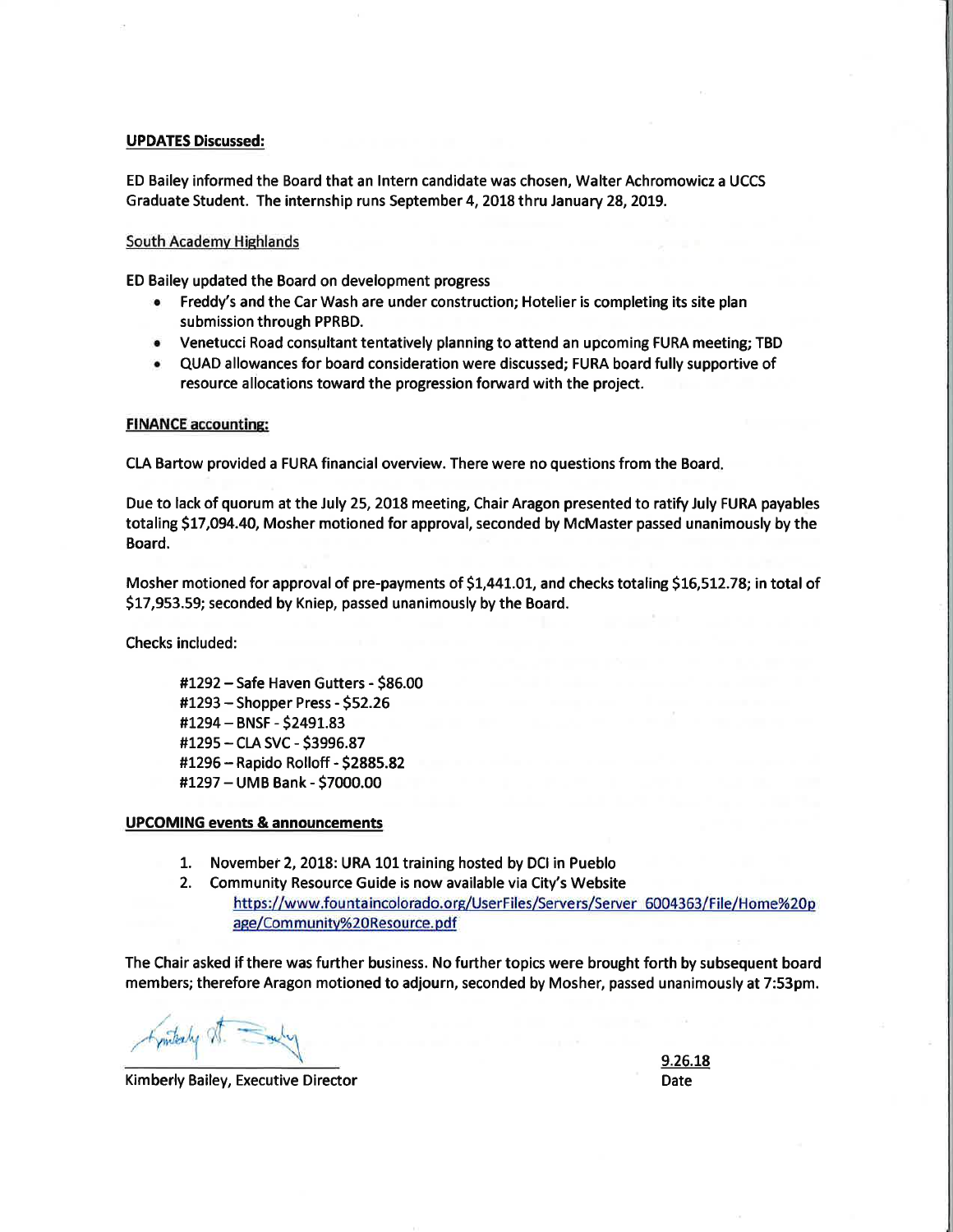# **FOUNTAIN URBAN RENEWAL AUTHORITY** September 26, 2018 **Minutes**

Chair Paul Aragon called a regular monthly meeting of the Fountain Urban Renewal Authority to order at 6:00pm. Commissioners present included Steve Mosher, Bryan Kniep, Phil Thomas, Dennis Hisey, and Bill McMaster. Also in attendance: FURA's Executive Director (ED) Kimberly Bailey and CLA Carrie Bartow.

Chair Aragon presented for approval August 29, 2018 meeting minutes. Thomas motioned for approval, seconded by Hisey, and passed unanimously by the board.

#### **NEW ITEMS Discussed:**

#### **Olde Town District**

Lori Brazil Legacy - ED Bailey shared the news of Lori Brazil's passing and her legacy of engagement within the Olde Town District. Her champion voice will be missed on behalf of business support and community engagement.

THK Design Aesthetics Project - ED Bailey opened the discussion about a pilot project simulation area for 2019 city departmental collaboration with FURA towards a collaborative submittal application to El Paso County on behalf of 2019 CDBG grant funds; and explored the public engagement process. The Board echoed to stay the course of district planning vision, to work collaboratively with the City, and ensure a uniformed outreach effort to all public bodies for continued engagement with the project.

#### 2018 Holidays

 $4<sup>th</sup>$  Annual Window Décor Program – ED Bailey presented the date span for this year's program sponsored by the Economic Development Commission on behalf of business support for the Olde Town/Gateway Districts.

Woodmen Hall - ED Bailey explored the idea of an Open House for the newly acquired Woodmen Hall and its catalyst potential as a cornerstone project within the Olde Town district for 2019 and beyond. The Board supported the idea, selected a date, sketched a concept for the evening offerings, and devised a punch list of property improvements. The Board approved the Executive Director to expense up to \$7000 on property clean up and \$5000 on an Open House. McMaster motioned for approval seconded by Kniep, and passed unanimously by the Board.

#### 2019 Planning

Fountain Valley Housing Authority transition - ED Bailey advised the Housing Authority has completed its inspection of the residential units and provided a punch list of improvements to ensure safe and sanitary premises as a provider of property management services. The tentative date for contract services is January 7, 2019; with contracts in legal review by FURA.

Board Tenure - ED Bailey advised as of January 1, 2019 three seats will be vacant on the FURA board; Scriven resigned due to health limitations; Mosher tenure to expire and non-renew; Hisey foreseen to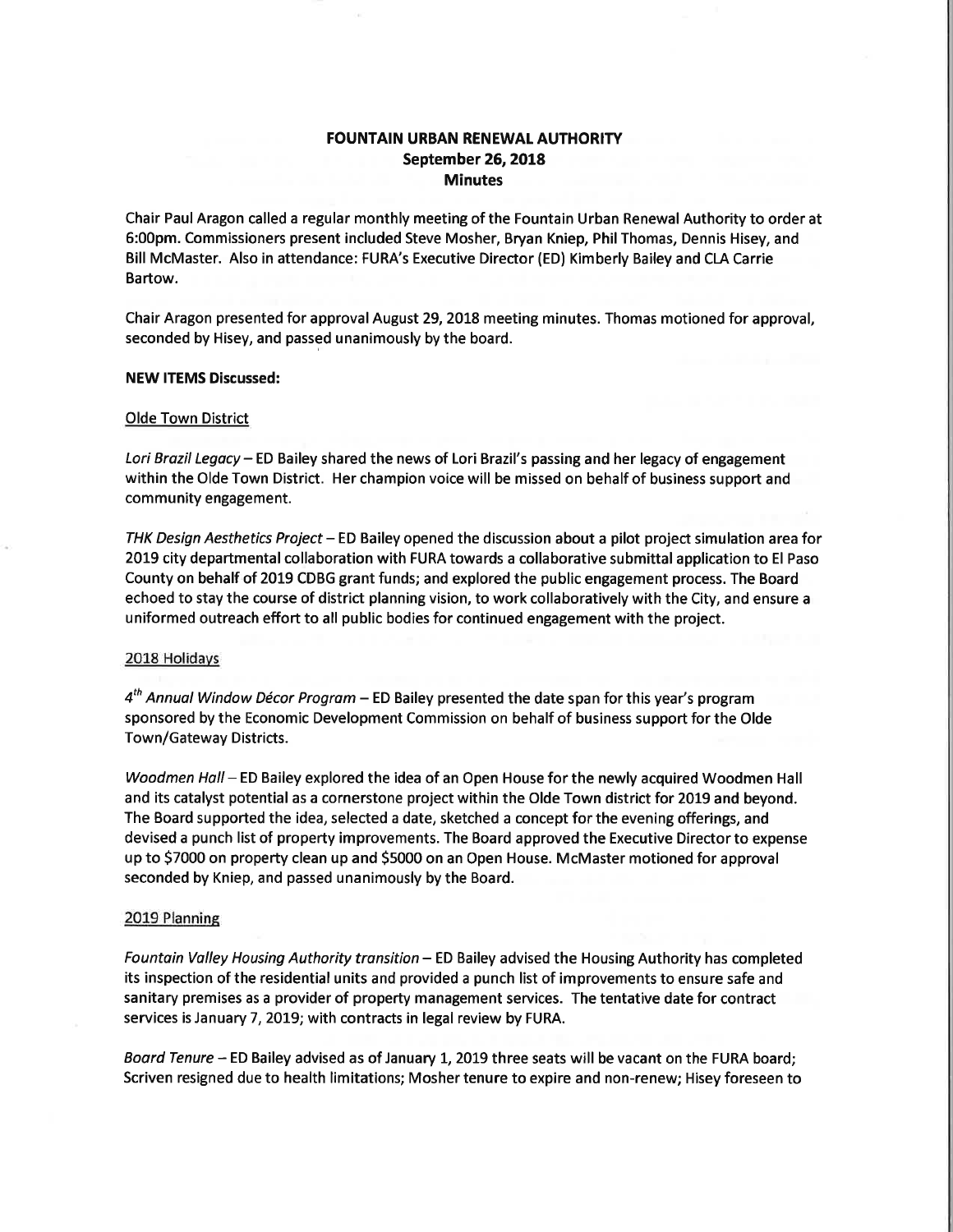transition to the State Senate post-election. Therefore, the Board evaluated the caliber of talent in search of replacements to align resources with FURA initiatives going forth in subsequent years. Collaboratively, the Board and ED Bailey will outreach with possible talent recruitment for recommendation by December 2018 to present to City Council for 2019 appointment.

Budget Preparations - CLA Bartow advised that by October 15, 2018 a draft is statutorily required to be provided for Board review. Please look for this draft by this date from CLA. November will be a morphing process with a final draft due by December for the statutorily required Public Hearing; whereas a formal adoption to take place by December 31, 2018 by the board and formal submittal to the State by January 31, 2019.

#### **UPDATES Discussed:**

### South Academy Highlands

ED Bailey suggested a workshop be considered in regards to Venetucci Road project and outparcel development potential with UTW developer in house and consultants. The Board instructed the Executive Director to work on scheduling the appropriate date for the workshop to take place.

#### **FINANCE accounting:**

RESOLUTION 18-02: A Resolution Authoring the Chair and Executive Director to Negotiate AND Agree to Loan Terms with Independent Bank Colorado; McMaster motioned for approval, seconded by Mosher, and passed unanimously by the Board.

CLA Bartow provided a FURA financial overview. There were no questions from the Board.

Hisey motioned for approval of pre-payments of \$1,438.89, and checks totaling \$21,224.71; in total of \$22,663.60; seconded by Thomas, passed unanimously by the Board.

Checks included:

#1298 - Arellano Landscaping - \$450.00 #1299 - VOID #1300 - Jazy Fri - \$260.00 #1301 - Alpine Consulting - \$1195.00 #1302 - Paul Benedetti - \$1140.00 #1303 - El Paso County Treasurer - \$251.71 #1304 - Hogan Lovell - \$511.50 #1305 - UMB - \$6500.00 #1306 - CLA - \$10916.50

# **UPCOMING events & announcements**

1. Community Resource Guide is now available via City's Website https://www.fountaincolorado.org/UserFiles/Servers/Server 6004363/File/Home%20p age/Community%20Resource.pdf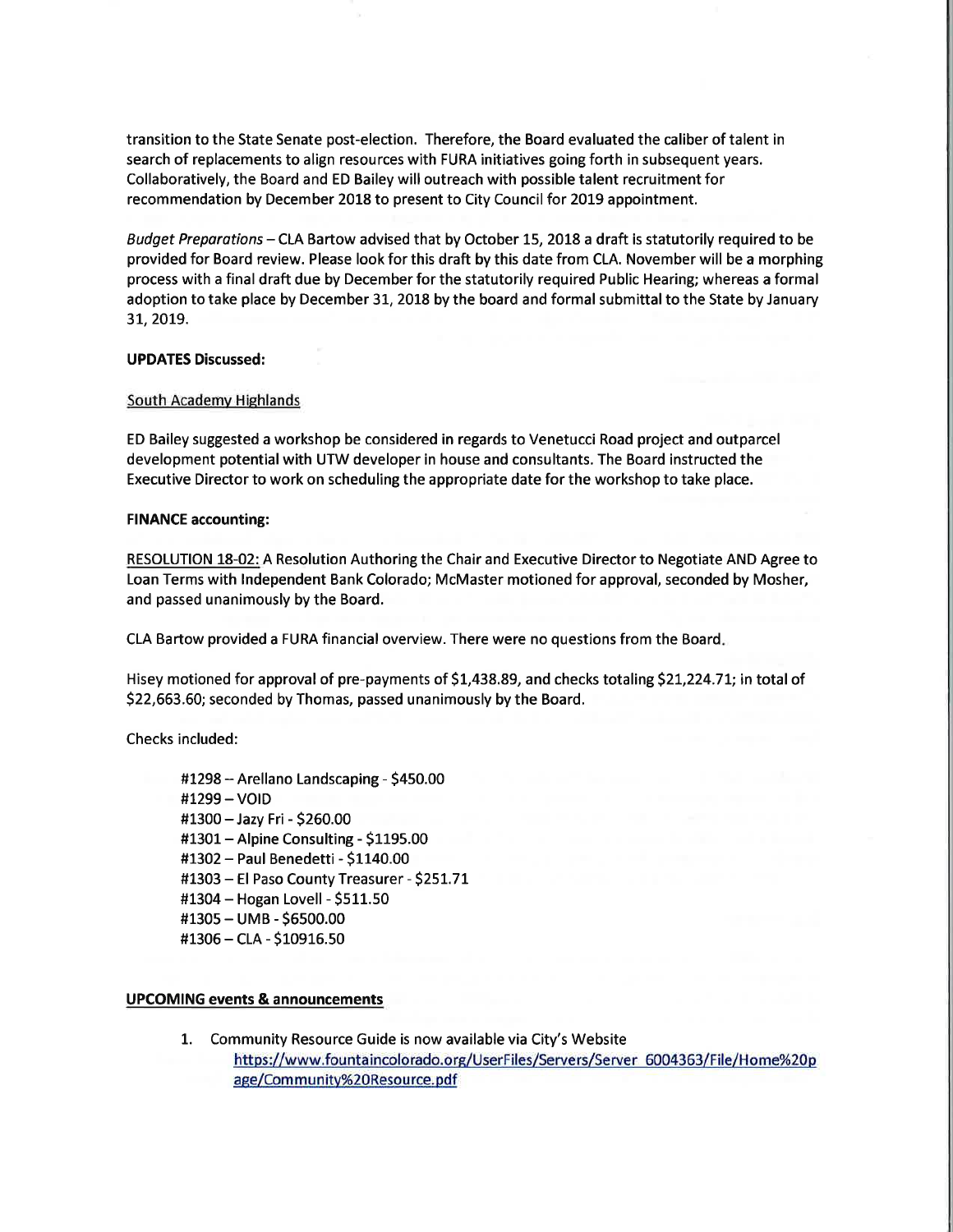- $2.$ Awareness of Woodmen Hall property relevance to City of Fountain's annual Truck or Treat community event along Main Street
- $3.$ October 24, 2018 FURA meeting has been cancelled due to impending South Academy Highlands workshop session to be scheduled; next meeting date is November 28<sup>th</sup>

The Chair asked if there was further business. No further topics were brought forth by subsequent board members; therefore Aragon motioned to adjourn, seconded by Mosher, passed unanimously at 8:03pm.

Fymterly XT.

12.19.18

Kimberly Bailey, Executive Director

Date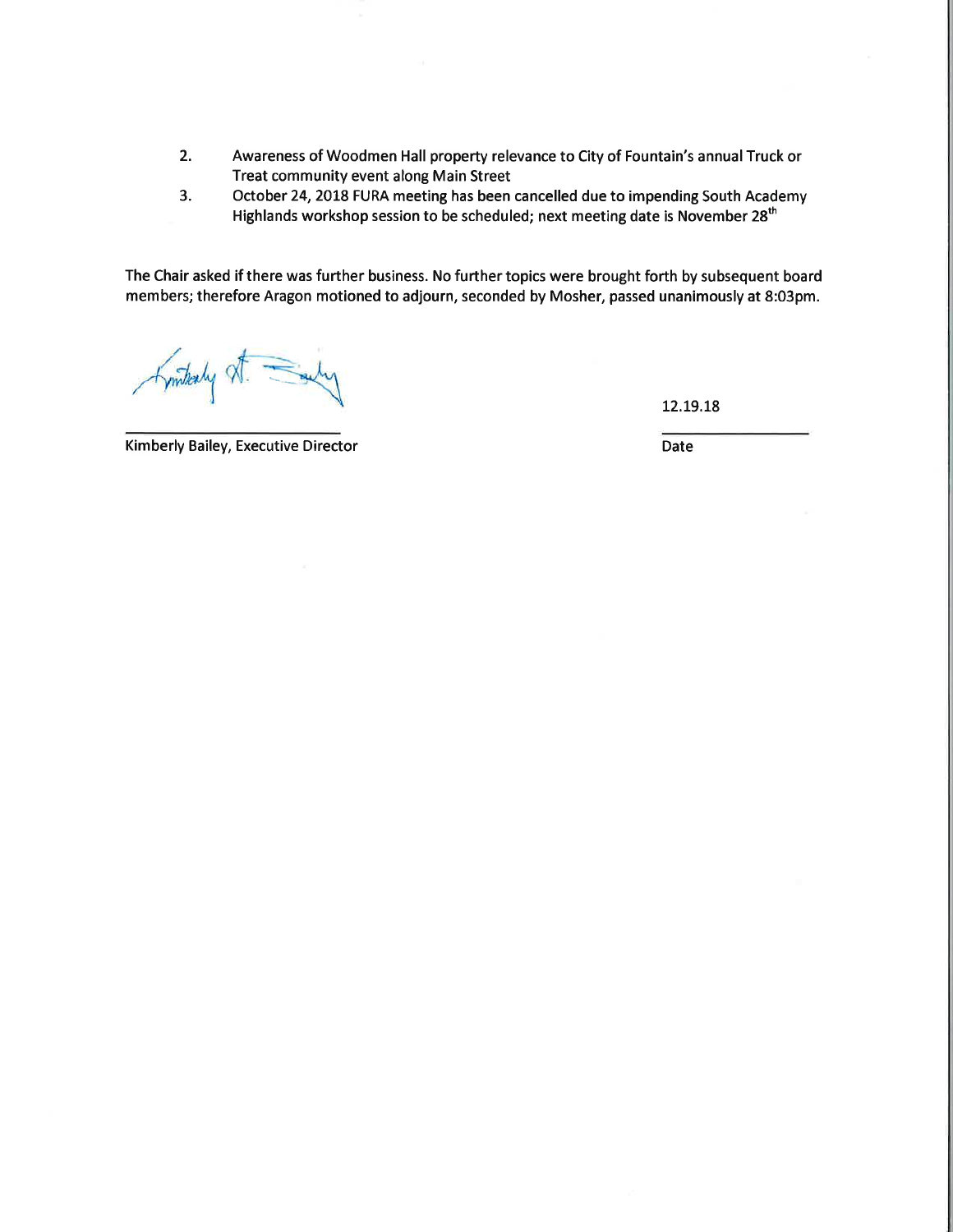# **FOUNTAIN URBAN RENEWAL AUTHORITY October 24, 2018 No-Quorum Record**

Due to lack of quorum, the Fountain Urban Renewal Authority has cancelled its October monthly meeting.

Kinterly

8 -30-18

Kimberly Bailey, Executive Director **National Contract Contract Contract Contract Contract Contract Contract Contract Contract Contract Contract Contract Contract Contract Contract Contract Contract Contract Contract Contr**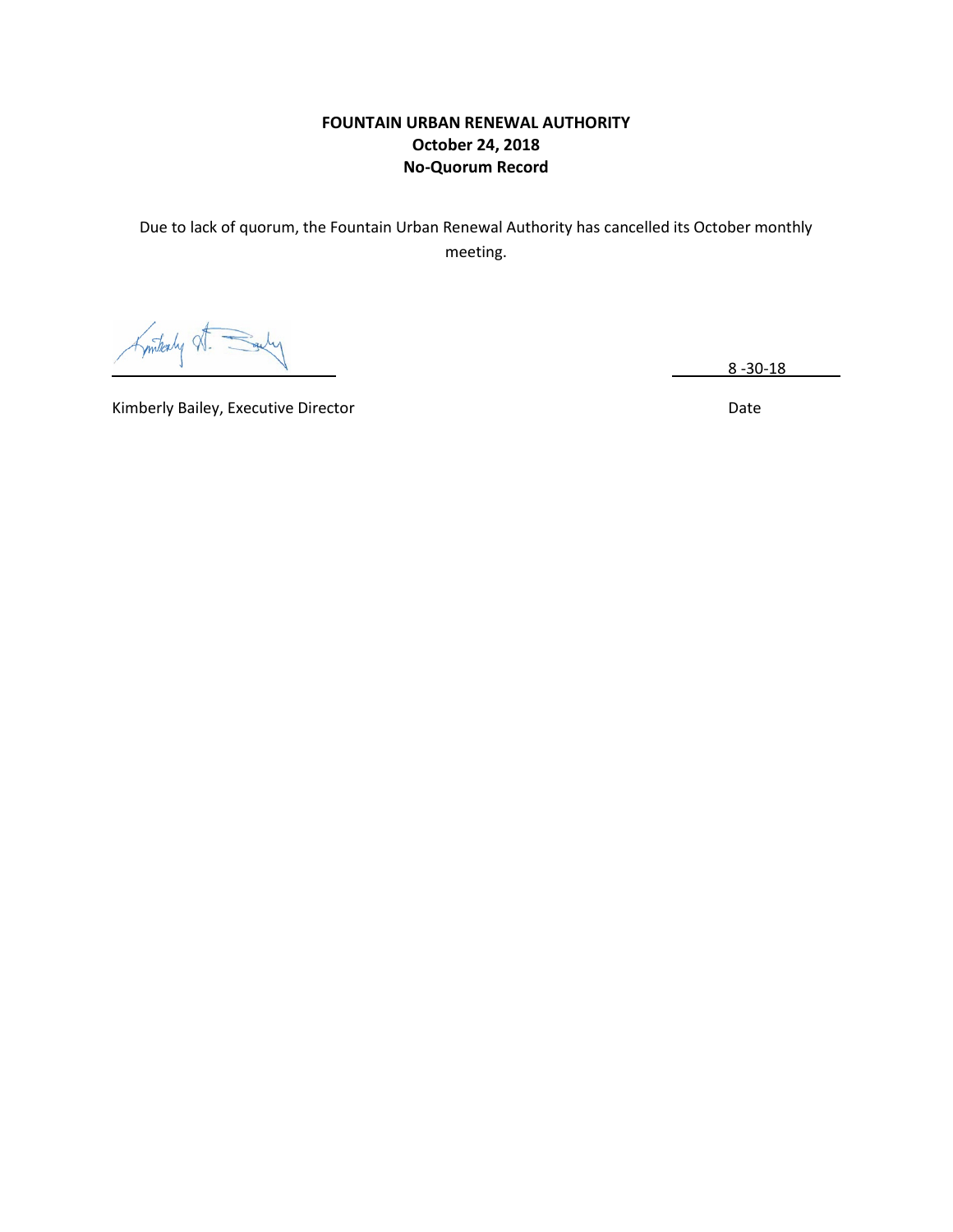# **FOUNTAIN URBAN RENEWAL AUTHORITY November 28, 2018 No-Quorum Record**

Due to lack of quorum, the Fountain Urban Renewal Authority has cancelled its November monthly meeting.

Kintaly

8 -30-18

Kimberly Bailey, Executive Director **National Contract of Contract Contract Contract Contract Contract Contract Contract Contract Contract Contract Contract Contract Contract Contract Contract Contract Contract Contract Co**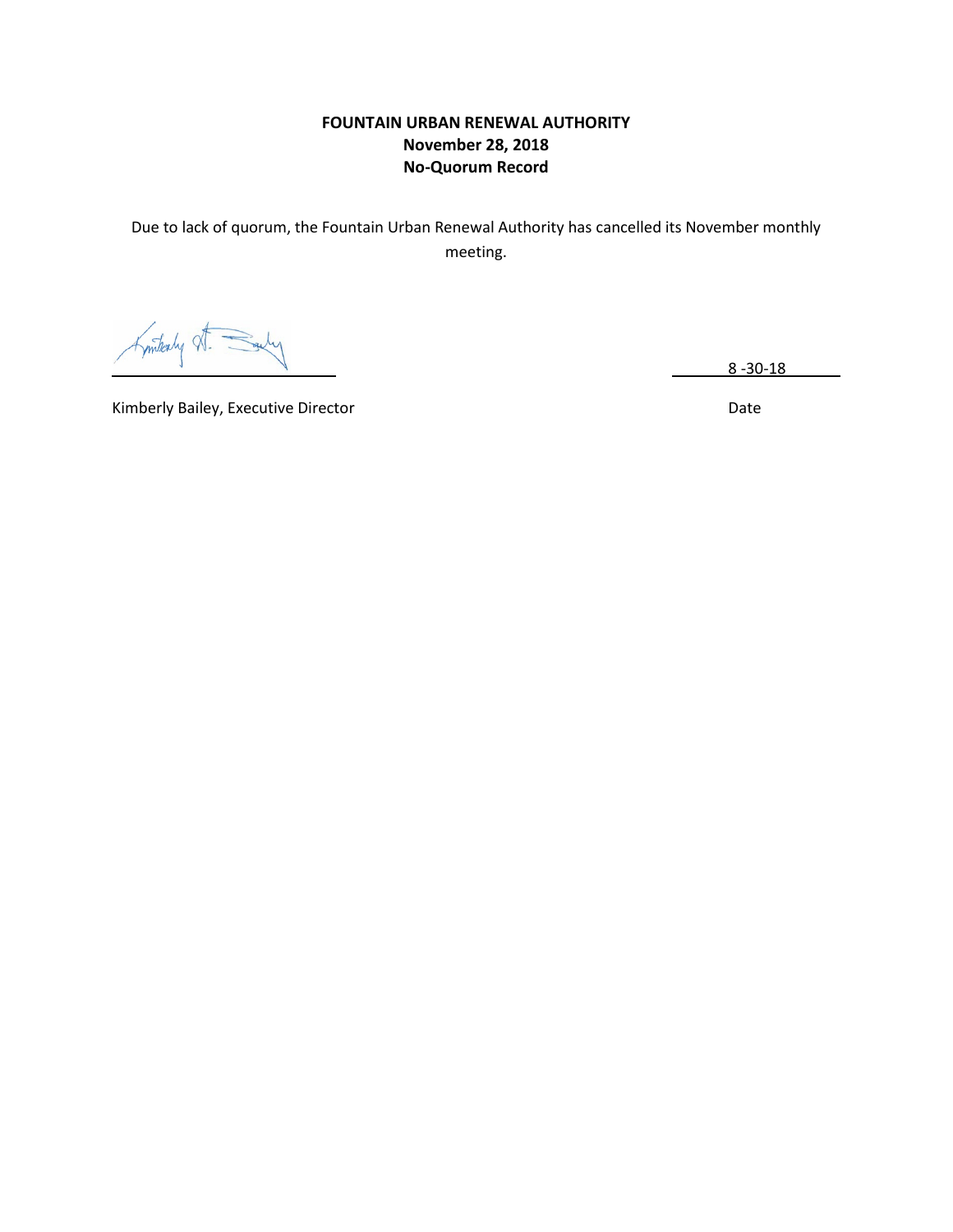# **FOUNTAIN URBAN RENEWAL AUTHORITY December 19, 2018 Minutes**

Chair Paul Aragon called a regular monthly meeting of the Fountain Urban Renewal Authority to order at 6:02pm. Commissioners present included Steve Mosher, Phil Thomas, and Bill McMaster. Also in attendance: FURA's Executive Director (ED) Kimberly Bailey and CLA Carrie Bartow.

Chair Aragon opened the Public Hearing at 6:05pm pertaining to the 2019 Annual Budget. No public audience was noted in attendance for the hearing. At 6:06pm, Mosher motioned for Public Hearing closure, seconded by McMaster, and passed unanimously by the board.

CLA Bartow provided a general overview of the 2019 Annual Budget as to its assumption findings:

- Olde Town Grocer Project Structure
- Line of Credit Principle Debt
- Olde Town Arts Fund Reserve
- 212 Illinois Property Investment
- Woodmen Hall Property Management
- Revenues Modeling (Sales/Use/Property Tax Collections) ۰

Thomas motioned for approval of Resolution 18-03: A Resolution approving the 2019 Budget of the Fountain Urban Renewal Authority; second by Mosher, and passed unanimously by the board.

Chair Aragon presented for approval September 26, 2018 meeting minutes. Mosher motioned for approval, seconded by Thomas, and passed unanimously by the board.

#### **UPDATES discussed:**

#### 2019 Board Appointments

Chair Aragon expressed interest to continue as FURA 2019 Chair.

McMaster expressed interest to serve as FURA 2019 Vice Chair.

Thomas motioned for Leadership Role(s) approval, second by Mosher, and passed unanimously by the board.

#### **South Academy Highlands**

ED Bailey presented a Memorandum of Understanding on behalf of pledged funds toward the completion of the City of Fountain Venetucci Road project. The board discussed the cost valuation findings via the RFQ process, with a co-associated closing date of December 22, 2018. The board requested to be informed of the RFQ costs associated with the project's RFQ bid closing. UPDATE: ED Bailey shared the RFQ cost findings on January 7, 2019; MOU was presented and signed by City Council on January 8, 2019.